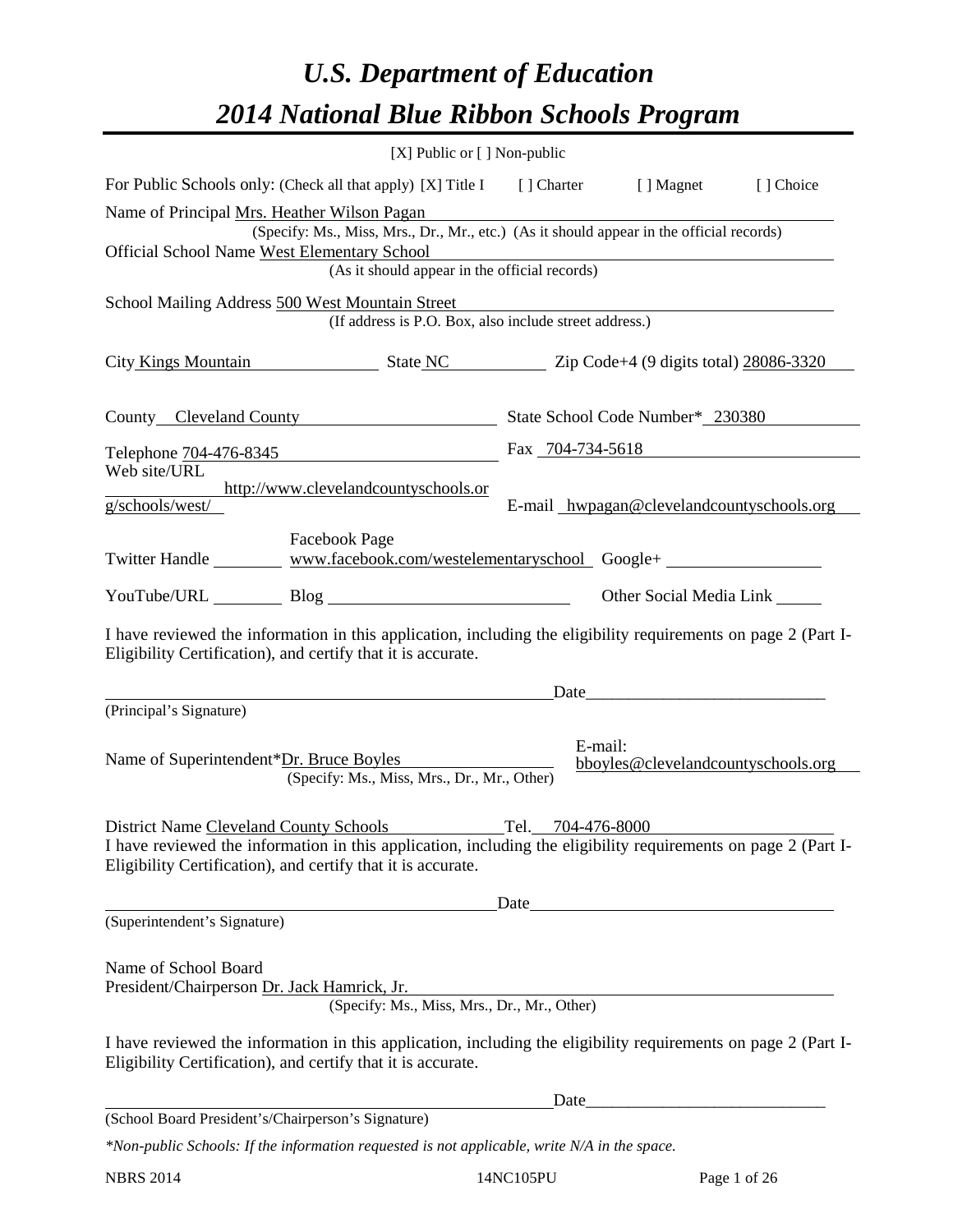#### **Include this page in the school's application as page 2.**

The signatures on the first page of this application (cover page) certify that each of the statements below concerning the school's eligibility and compliance with U.S. Department of Education, Office for Civil Rights (OCR) requirements is true and correct.

- 1. The school configuration includes one or more of grades K-12. (Schools on the same campus with one principal, even a K-12 school, must apply as an entire school.)
- 2. The school has made its Annual Measurable Objectives (AMOs) or Adequate Yearly Progress (AYP) each year for the past two years and has not been identified by the state as "persistently dangerous" within the last two years.
- 3. To meet final eligibility, a public school must meet the state's AMOs or AYP requirements in the 2013-2014 school year and be certified by the state representative. Any status appeals must be resolved at least two weeks before the awards ceremony for the school to receive the award.
- 4. If the school includes grades 7 or higher, the school must have foreign language as a part of its curriculum.
- 5. The school has been in existence for five full years, that is, from at least September 2008 and each tested grade must have been part of the school for the past three years.
- 6. The nominated school has not received the National Blue Ribbon Schools award in the past five years: 2009, 2010, 2011, 2012, or 2013.
- 7. The nominated school has no history of testing irregularities, nor have charges of irregularities been brought against the school at the time of nomination. The U.S. Department of Education reserves the right to disqualify a school's application and/or rescind a school's award if irregularities are later discovered and proven by the state.
- 8. The nominated school or district is not refusing Office of Civil Rights (OCR) access to information necessary to investigate a civil rights complaint or to conduct a district-wide compliance review.
- 9. The OCR has not issued a violation letter of findings to the school district concluding that the nominated school or the district as a whole has violated one or more of the civil rights statutes. A violation letter of findings will not be considered outstanding if OCR has accepted a corrective action plan from the district to remedy the violation.
- 10. The U.S. Department of Justice does not have a pending suit alleging that the nominated school or the school district as a whole has violated one or more of the civil rights statutes or the Constitution's equal protection clause.
- 11. There are no findings of violations of the Individuals with Disabilities Education Act in a U.S. Department of Education monitoring report that apply to the school or school district in question; or if there are such findings, the state or district has corrected, or agreed to correct, the findings.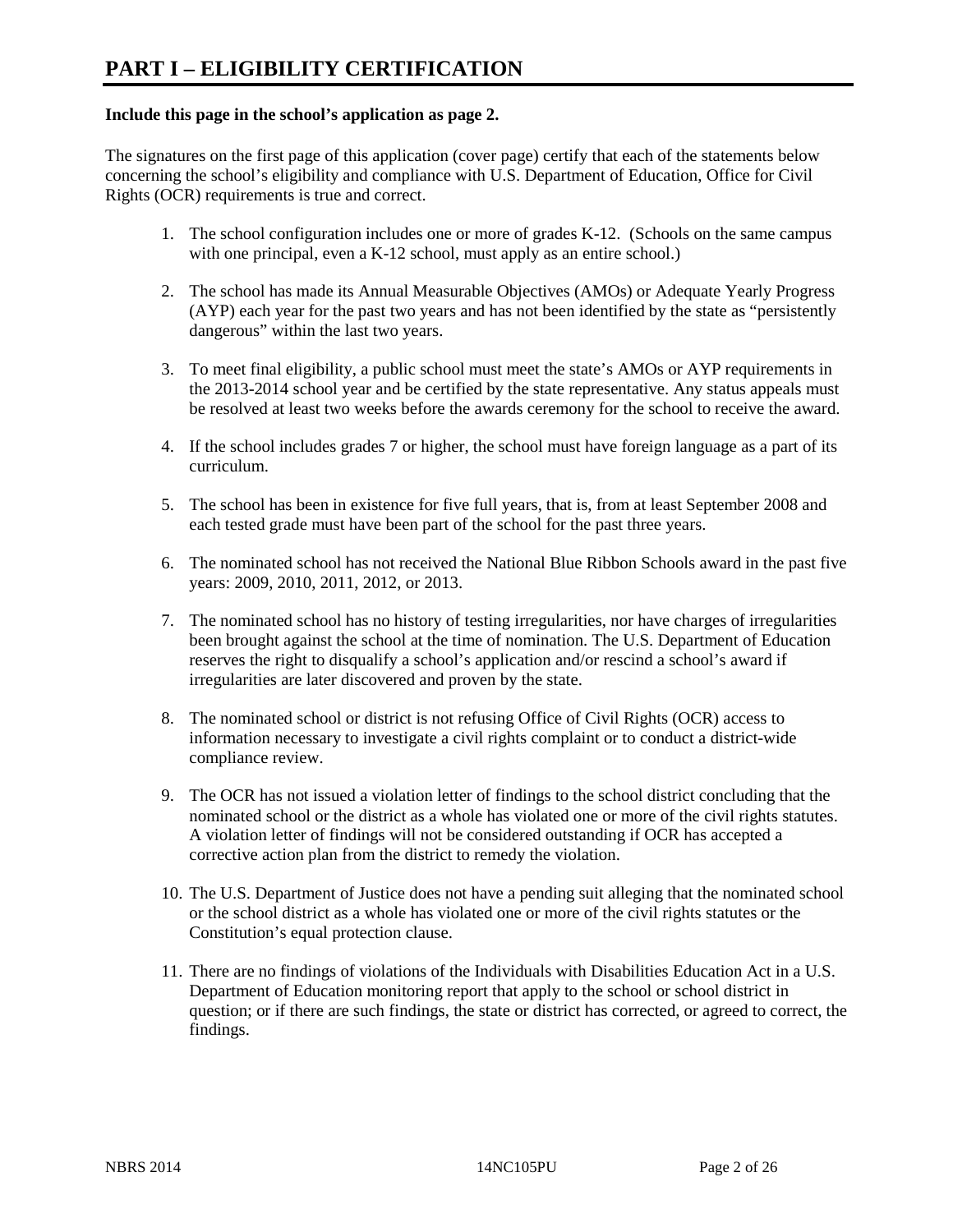# **PART II - DEMOGRAPHIC DATA**

#### **All data are the most recent year available.**

**DISTRICT** (Question 1 is not applicable to non-public schools)

| -1. | Number of schools in the district<br>(per district designation): | 18 Elementary schools (includes K-8)<br>4 Middle/Junior high schools<br>6 High schools<br>1 K-12 schools |
|-----|------------------------------------------------------------------|----------------------------------------------------------------------------------------------------------|
|     |                                                                  |                                                                                                          |

29 TOTAL

**SCHOOL** (To be completed by all schools)

- 2. Category that best describes the area where the school is located:
	- [] Urban or large central city
	- [ ] Suburban with characteristics typical of an urban area
	- [ ] Suburban
	- [X] Small city or town in a rural area
	- [ ] Rural
- 3. 3 Number of years the principal has been in her/his position at this school.
- 4. Number of students as of October 1 enrolled at each grade level or its equivalent in applying school:

| Grade                           | # of         | # of Females | <b>Grade Total</b> |
|---------------------------------|--------------|--------------|--------------------|
|                                 | <b>Males</b> |              |                    |
| <b>PreK</b>                     | 8            | 8            | 16                 |
| K                               | 30           | 30           | 60                 |
| $\mathbf{1}$                    | 34           | 26           | 60                 |
| $\boldsymbol{2}$                | 35           | 25           | 60                 |
| 3                               | 37           | 35           | 72                 |
| 4                               | 28           | 31           | 59                 |
| 5                               | 0            | $\theta$     | $\theta$           |
| 6                               | 0            | 0            | 0                  |
| 7                               | 0            | 0            | 0                  |
| 8                               | 0            | 0            | 0                  |
| 9                               | 0            | 0            | 0                  |
| 10                              | 0            | 0            | 0                  |
| 11                              | 0            | 0            | 0                  |
| 12                              | 0            | 0            | 0                  |
| <b>Total</b><br><b>Students</b> | 172          | 155          | 327                |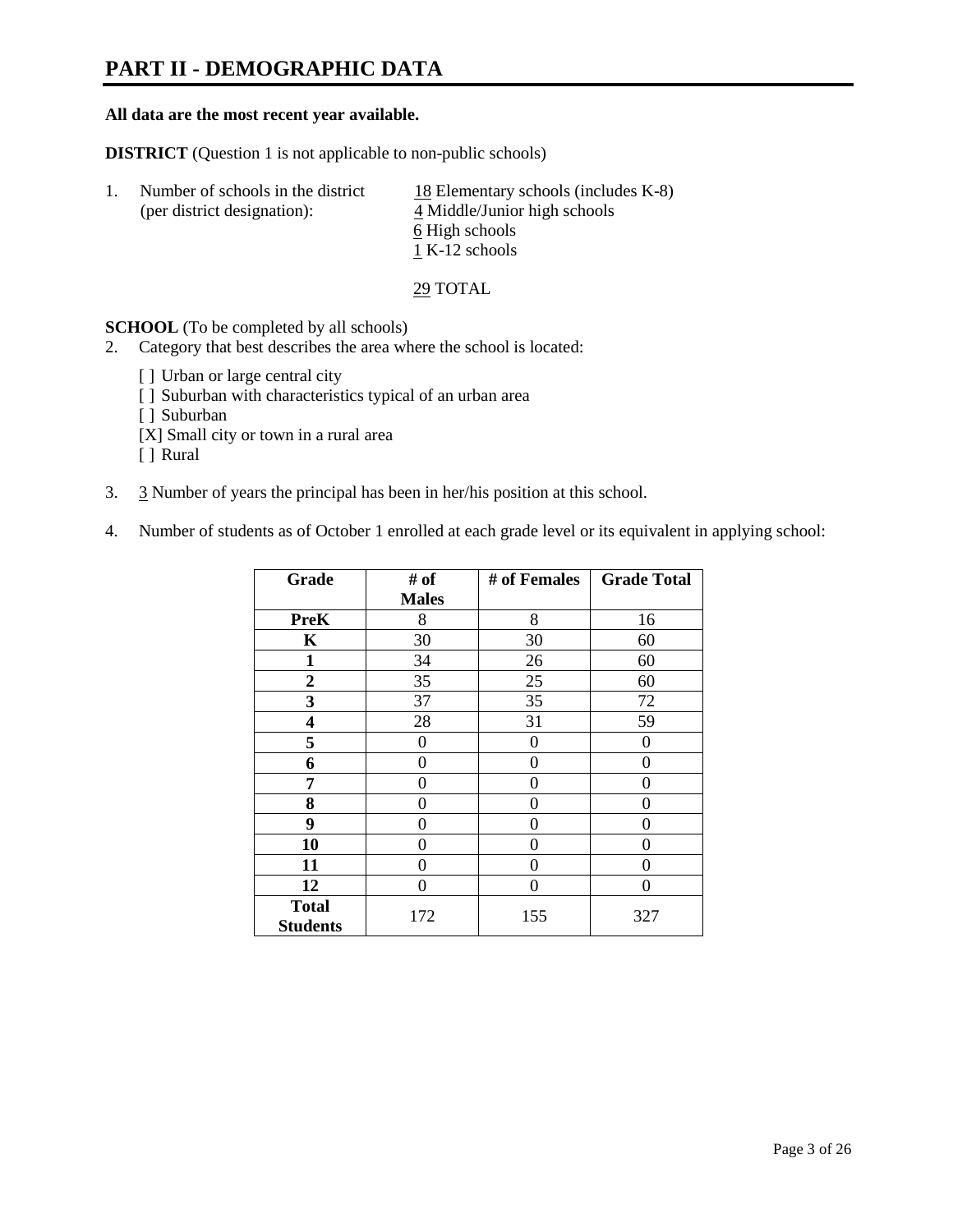the school: 1 % Asian

5. Racial/ethnic composition of  $\qquad \qquad \underline{0}$  % American Indian or Alaska Native 17 % Black or African American 5 % Hispanic or Latino 0 % Native Hawaiian or Other Pacific Islander 71 % White 6 % Two or more races **100 % Total** 

(Only these seven standard categories should be used to report the racial/ethnic composition of your school. The Final Guidance on Maintaining, Collecting, and Reporting Racial and Ethnic Data to the U.S. Department of Education published in the October 19, 2007 *Federal Register* provides definitions for each of the seven categories.)

6. Student turnover, or mobility rate, during the 2012 - 2013 year: 16%

This rate should be calculated using the grid below. The answer to (6) is the mobility rate.

| <b>Steps For Determining Mobility Rate</b>         | <b>Answer</b> |
|----------------------------------------------------|---------------|
| (1) Number of students who transferred to          |               |
| the school after October 1, 2012 until the         | 36            |
| end of the school year                             |               |
| (2) Number of students who transferred             |               |
| <i>from</i> the school after October 1, 2012 until | 16            |
| the end of the 2012-2013 school year               |               |
| (3) Total of all transferred students [sum of      | 52            |
| rows $(1)$ and $(2)$ ]                             |               |
| (4) Total number of students in the school as      | 327           |
| of October 1                                       |               |
| $(5)$ Total transferred students in row $(3)$      | 0.159         |
| divided by total students in row (4)               |               |
| $(6)$ Amount in row $(5)$ multiplied by 100        | 16            |

# 7. English Language Learners (ELL) in the school: 3 %

 11 Total number ELL Number of non-English languages represented: 2 Specify non-English languages: Mandarin Chinese and Spanish

8. Students eligible for free/reduced-priced meals: 54 %

Total number students who qualify: 177

If this method is not an accurate estimate of the percentage of students from low-income families, or the school does not participate in the free and reduced-priced school meals program, supply an accurate estimate and explain how the school calculated this estimate.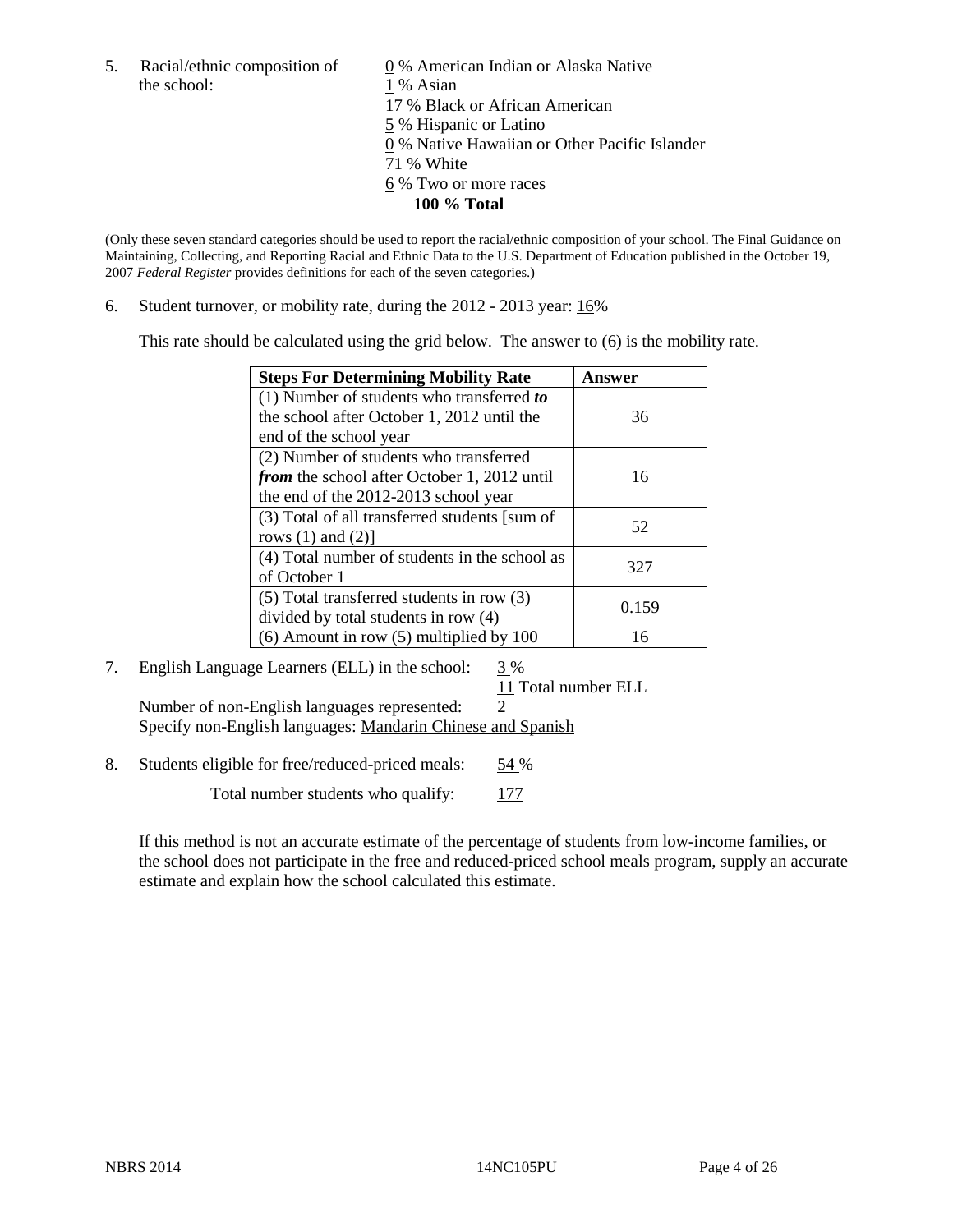41 Total number of students served

Indicate below the number of students with disabilities according to conditions designated in the Individuals with Disabilities Education Act. Do not add additional categories.

| marviaans with Disabilities Eaucation Feet. Do not aud auditional categories. |                                         |
|-------------------------------------------------------------------------------|-----------------------------------------|
| 6 Autism                                                                      | <b>0</b> Orthopedic Impairment          |
| 0 Deafness                                                                    | 4 Other Health Impaired                 |
| 0 Deaf-Blindness                                                              | 9 Specific Learning Disability          |
| 0 Emotional Disturbance                                                       | 15 Speech or Language Impairment        |
| 1 Hearing Impairment                                                          | 0 Traumatic Brain Injury                |
| 0 Mental Retardation                                                          | 0 Visual Impairment Including Blindness |
| 1 Multiple Disabilities                                                       | 5 Developmentally Delayed               |
|                                                                               |                                         |

10. Use Full-Time Equivalents (FTEs), rounded to nearest whole numeral, to indicate the number of personnel in each of the categories below:

|                                       | <b>Number of Staff</b> |
|---------------------------------------|------------------------|
| Administrators                        |                        |
| Classroom teachers                    | 17                     |
| Resource teachers/specialists         |                        |
| e.g., reading, math, science, special | 10                     |
| education, enrichment, technology,    |                        |
| art, music, physical education, etc.  |                        |
| Paraprofessionals                     | 13                     |
| Student support personnel             |                        |
| e.g., guidance counselors, behavior   |                        |
| interventionists, mental/physical     |                        |
| health service providers,             | 5                      |
| psychologists, family engagement      |                        |
| liaisons, career/college attainment   |                        |
| coaches, etc.                         |                        |
|                                       |                        |

11. Average student-classroom teacher ratio, that is, the number of students in the school divided by the FTE of classroom teachers, e.g.,  $22:1$  19:1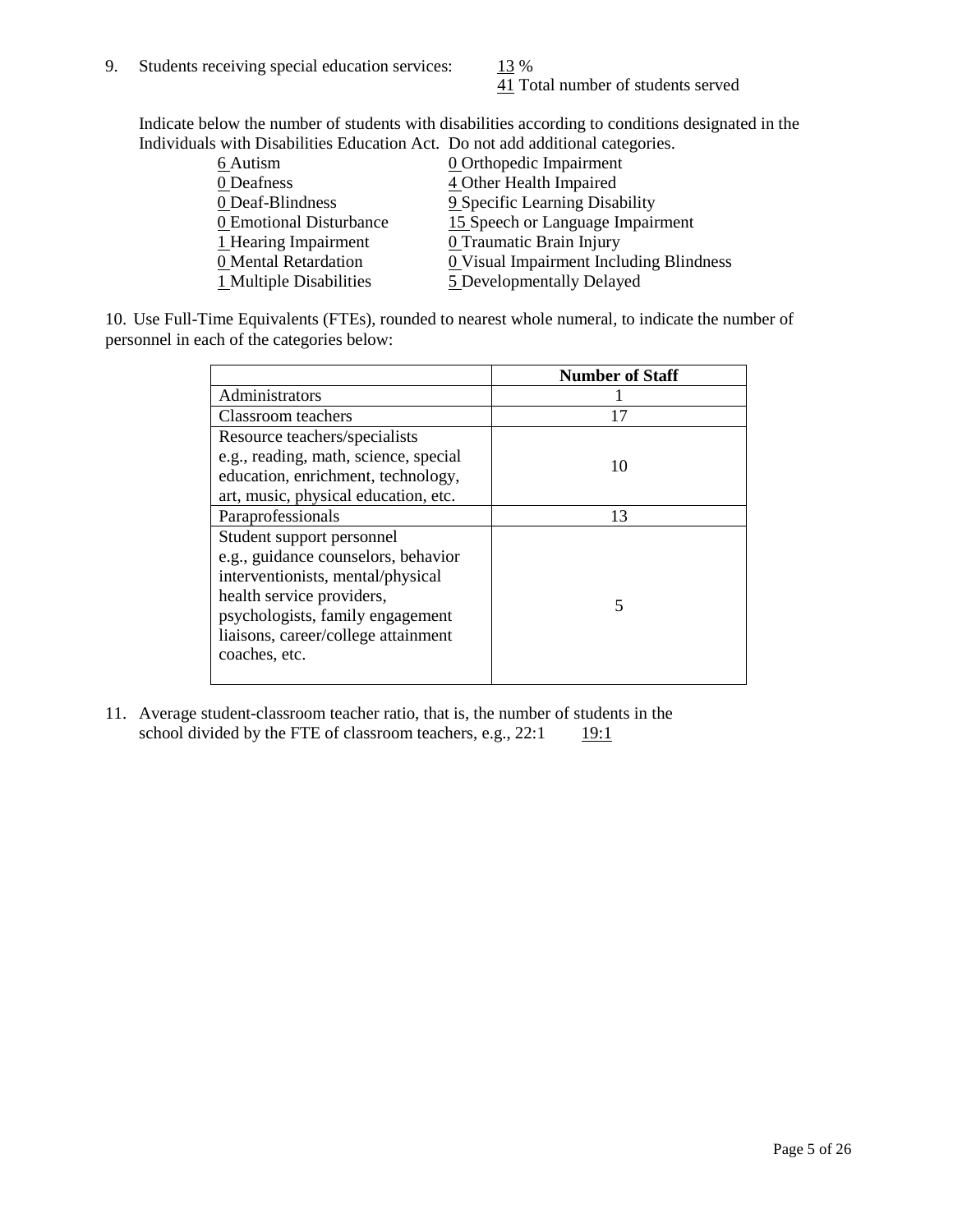12. Show daily student attendance rates. Only high schools need to supply yearly graduation rates.

| <b>Required Information</b> | 2012-2013 | 2011-2012 | 2010-2011 | 2009-2010 | 2008-2009 |
|-----------------------------|-----------|-----------|-----------|-----------|-----------|
| Daily student attendance    | 96%       | ገ7%       | 96%       | 97%       | 96%       |
| High school graduation rate | 0%        | 0%        | 0%        | 0%        | 0%        |

#### 13. **For schools ending in grade 12 (high schools)**

Show percentages to indicate the post-secondary status of students who graduated in Spring 2013

| <b>Post-Secondary Status</b>                  |    |
|-----------------------------------------------|----|
| Graduating class size                         |    |
| Enrolled in a 4-year college or university    | 0% |
| Enrolled in a community college               | 0% |
| Enrolled in career/technical training program | 0% |
| Found employment                              | 0% |
| Joined the military or other public service   | 0% |
| <b>Other</b>                                  | 2% |

14. Indicate whether your school has previously received a National Blue Ribbon Schools award. Yes  $No \underline{X}$ 

If yes, select the year in which your school received the award.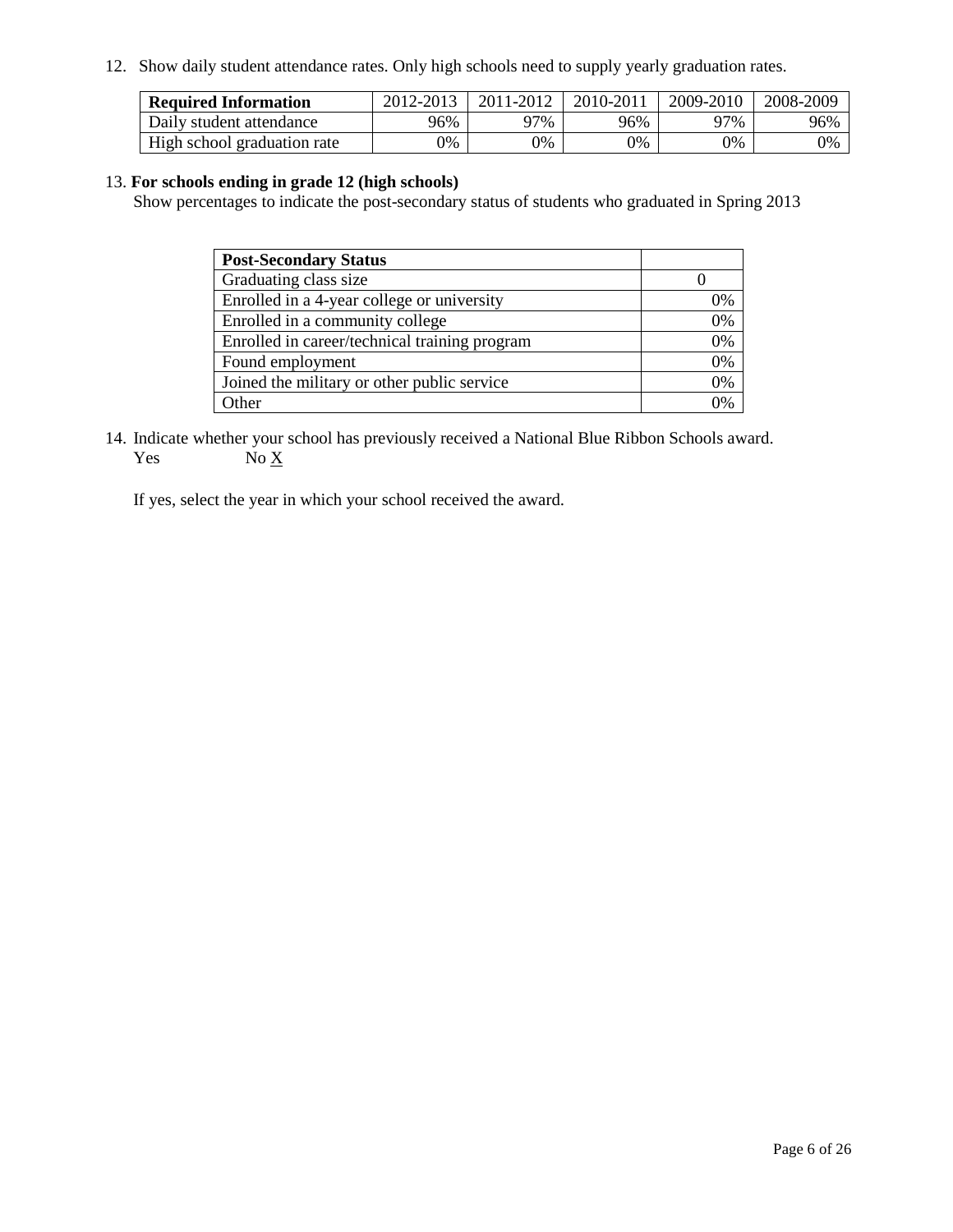# **PART III – SUMMARY**

VISION: West Elementary School will be one of the top elementary schools in the county and state.

MISSION: West Elementary staff will challenge students to become lifelong learners, in a globally competitive environment, by providing each child with an enriching academic and social experience.

With this vision in mind, West Elementary staff has collectively bought into Sam Parker's concept of putting forth that one extra degree of effort in order to achieve exponential results. We have a school-wide theme, 212°, The Extra Degree. The premise behind our theme is: At 211°, water is hot. At 212°, it boils. With boiling water comes steam and steam can power a locomotive. This theme reminds each of us to take the extra step in our efforts to improve the academic and social lives of our students.

As adults in the building model and share this philosophy, our children are brought aboard. We are constantly aware that before students can move ahead academically, physical and emotional needs must be met as well. Therefore, we value and rely on that "one extra degree" of commitment from each other – from the office to the classroom to the cafeteria. Our school embodies this vision and mission statement by seeing the big picture and realizing that all of our parts are necessary, of equal importance, and interdependent. None of us can get anywhere alone, but together we are moving full sTEAM ahead and leaving no student behind.

West Elementary School, home of the Wildcats, is located in the City of Kings Mountain, and positioned in Cleveland County. Our school of 327 students is rich in diversity with approximately 71% Caucasian, 17% African American, 5% Hispanic, 6% Multiracial and 1% Asian. Our overall population consists of 13% students with disabilities, 3% are students identified Academically Gifted and 3% are served as Limited English Proficient, and 2% of our students are identified under Section 504. We challenge students to grow by differentiating instruction and offering opportunities for all students. One hundred and seventy-seven of our students receive free or reduced lunch and are identified as economically disadvantaged. We serve students in pre-kindergarten through fourth grade. We have 17 classroom teachers, one part time art teacher, one full time media specialist, one part time music teacher, one full time physical education teacher, one exceptional children's teacher, one part time speech/language pathologist, one part time ESL teacher, one part time AIG teacher, one Title 1 teacher, one curriculum/technology coordinator, one full time guidance counselor, one part time nurse, nine regular classroom teaching assistants, two Title I teaching assistants, one pre-kindergarten teaching assistant, one financial secretary, one Data Manager, two full time custodians, four cafeteria staff, and one principal.

West staff is dedicated to providing rich experiences for all students through enrichment opportunities such as: Battle of the Books, Chorus, Running Club, Ultimate Frisbee, and Good News Club.

Effective parent-teacher communication is vital to our school's success. Parents are also informed on our school website, through monthly school newsletters, and teacher web pages. Social media, especially Facebook, is also utilized to keep parents abreast of school activities and pertinent information. We utilize the School Messenger system that is an automated phone call to keep all families aware of upcoming events. PTO newsletters also go home quarterly to keep families informed of additional ways to volunteer and serve the school. We have worked to embrace the change of an ever-increasing free and reduced lunch population. Over the past five years, our free and reduced lunch population has increased from thirty-seven to fifty-four percent. The Framework of Poverty materials are utilized to promote faculty understanding, build rapport with families, and assist with meeting student need.

Our master schedule provides the appropriate time to collaborate as Professional Learning Teams at all grade levels. Our school's purpose continues to be to grow teacher and student leaders while providing a rigorous academic program and safety for all.

To reach our educational goals our teachers are provided 30-45 minutes per day to plan engaging lessons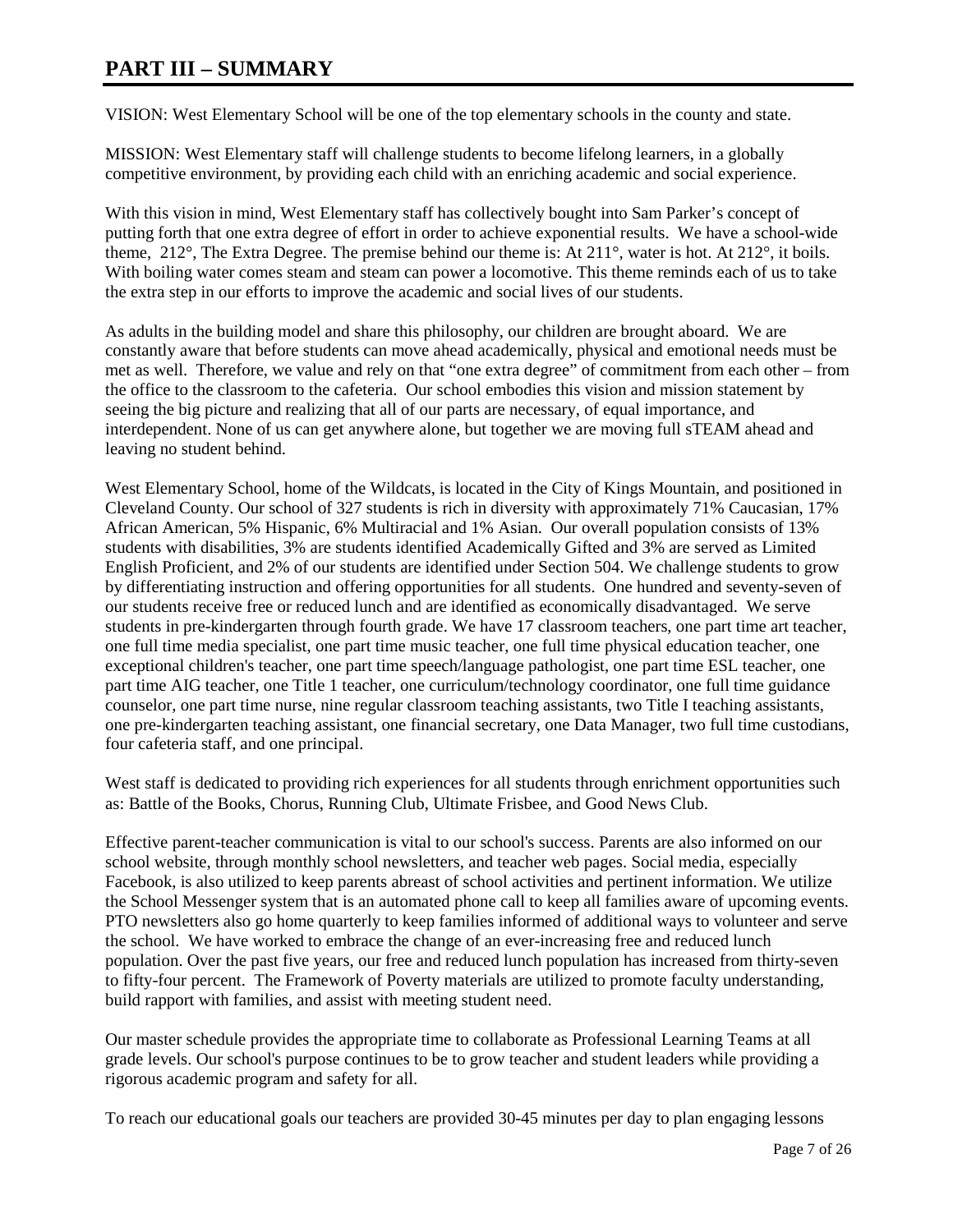aligned with Common Core and Essential Standards. To meet the needs of our student population, each grade level has an intervention block in the morning and scheduled throughout the school day. The intervention blocks are specifically designed to cover core instruction in a differentiated manner. What I Need (WIN) time for mathematic and behavior interventions is approximately 20 minutes a day and Wildcat Power Hour (WPH) is approximately 60 minutes a day to develop literacy skills through guided reading. During Wildcat Power Hour students go to Speech, Title 1, AIG, or EC, and small groups remain in the classroom to work on leveled instruction. Our special area classes consist of music, art, media, physical education, and monthly guidance lessons.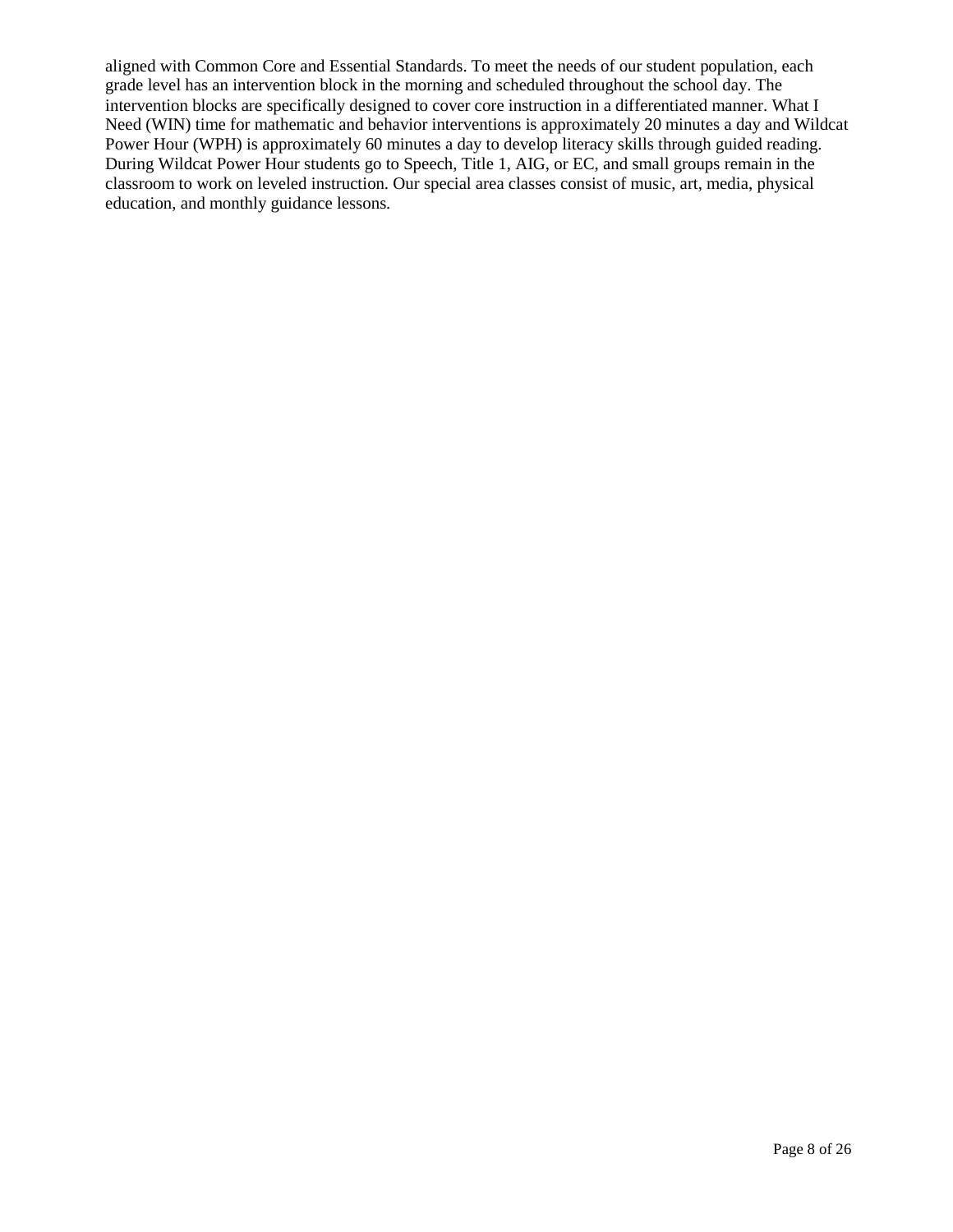### **1. Assessment Results:**

A. During the final three weeks of school, all third and fourth graders were administered the North Carolina End of Grade tests in both reading and math. The North Carolina Department of Public Instruction staff designs and creates the assessments to measure mastery of grade level standards. The North Carolina Course of Study encompasses both Common Core and Essential Standards.

Our state has been in flux as we transition to the Common Core and Essential Standards curricula. This has impacted overall performance composite scores because not only has the test changed completely but also the students are held to a much higher standard to demonstrate proficiency. The state wants to ensure that students demonstrating proficiency on end of year assessments are on the path for college and career ready.

Both reading and math summative assessments consist of multiple-choice questions. The selections included in the reading assessment are comprised of several genres of literary and informational reading passages. Each question provides the student with four answer choices with two being easily eliminated and two that require more in depth investigation to answer. The math tests were administered on two separate days to measure knowledge both with and without a calculator.

Raw scores are assigned to students based on the number of questions answered correctly. These raw scores are then converted to scale scores. The student's scale score determines proficiency on the NC End of Grade Reading and Mathematic assessments. Each grade level divides scale scores into four Achievement Levels. Mastery of the grade level goals and objectives of the NC Standard Course of Study is considered obtained when a student scores at an Achievement Level III. Students who score at Achievement level IV are considered to be performing above the grade level expectations.

B. Summative data show that students at West Elementary consistently score at or above proficiency levels on NC End of Grade tests. Performance trends only exist from the years 2009 through 2012 due to similar standards, tests and scoring. The transition to Common Core and Essential Standards brought about a new method of testing which directly affected student performance causing scores to decline during this first year of administration. Therefore, testing during the 2012-2013 school year negates the most recent test scores when comparing the last five years of test data. However, for West Elementary this change had a positive outcome with an overall performance composite of 64% proficient. This score was the highest for elementary schools in Cleveland County and was 19 percentage points higher than the state average.

The overall performance by our students at each grade level coincides with our total school performance. Reading assessment data in student cohort groups show positive growth and a continued positive pattern of learning. Math assessment cohort data demonstrate consistent proficient performance.

Our economically disadvantaged student subgroup is comprised of students who are identified as receiving free or reduced priced meals at school. This subgroup has continued to increase exponentially throughout the past five years from thirty-seven to fifty-four percent. Last year's data showed a variance of ten or more percentage points for this subgroup as compared to the overall population of the school. To address this concern, the Title I lead teacher and Tier III Interventionist worked closely together to determine the intervention that will best meet the child's needs and offer services through homogeneous small groups. Students identified as showing a lack of performance on summative assessments are served through our Title I program. The groups work on the five domains of reading: phonics, phonemic awareness, fluency, comprehension and vocabulary.

## **2. Using Assessment Results:**

A. At West Elementary School, we have followed the Response to Instruction Model for four consecutive years. With this model, benchmarking data is gathered three times per year to determine a child's ability to apply foundational literacy and math skills. We utilize DIBELS (Dynamic Indicator of Beginning Early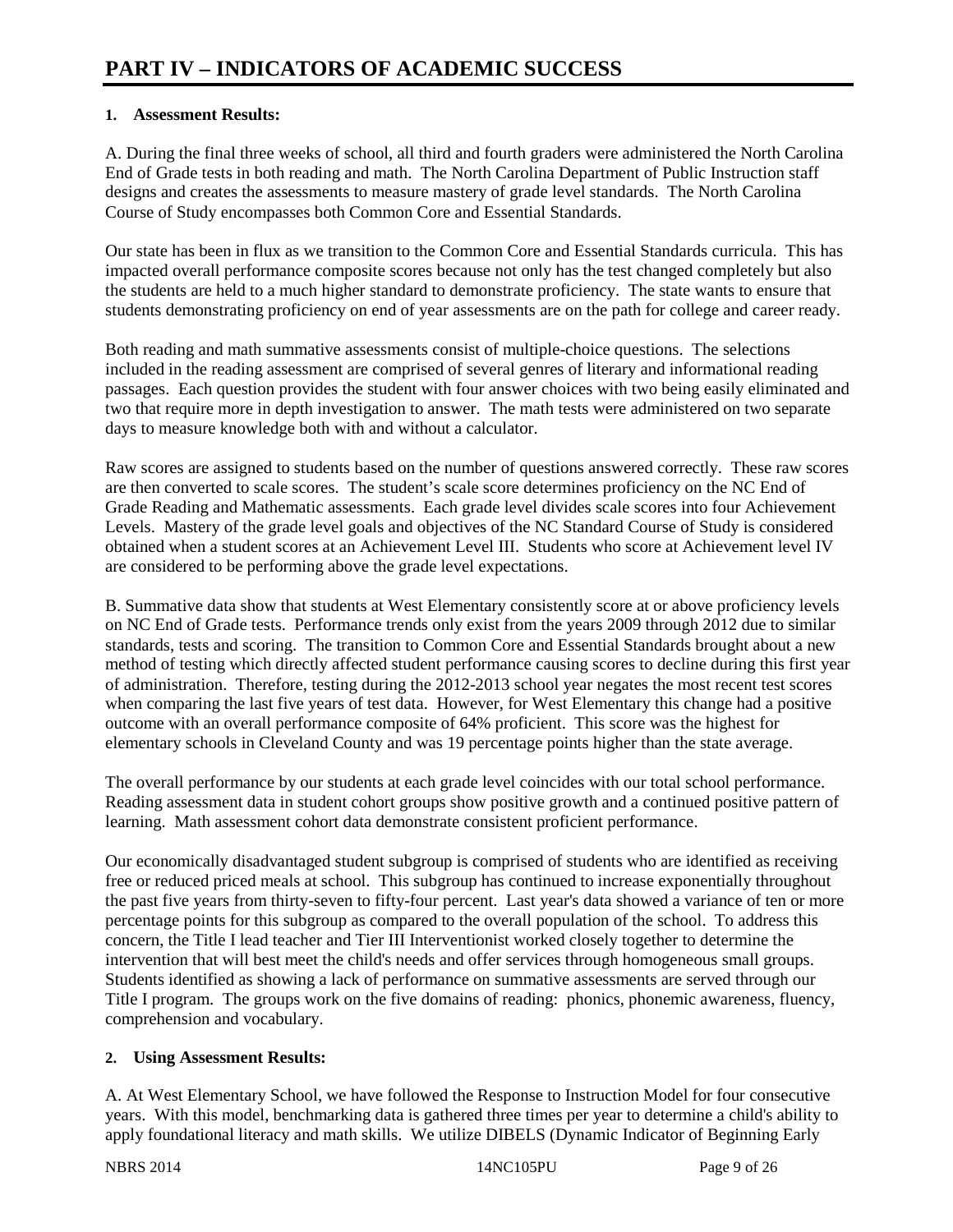Skills Assessment) to assess foundational reading skills based on grade level progression and CBMs (Curriculum Based Measures) to measure basic understanding of number sense. This data is gathered to help design the individual student's road map for success. Summative data should be reflective of the child's continued progress throughout the school year.

Benchmarking data for students who are identified as strategic and intensive are progress monitored at certain intervals throughout the school year. This data is discussed and documented weekly during grade level team meetings. Strategies for meeting student needs and intervention changes are also discussed as part of this process.

Formative and summative data provide a springboard for program planning. We utilize goal summaries and standard assessments to develop high-quality lessons that are engaging and rigorous for students. These lessons are assessed frequently with the goal of reteaching, reviewing and reassessing as the skills are presented and taught. We firmly believe that data show how to develop a road map for mastering grade level concepts.

Year-end state summative data is shared and reviewed through grade level team meetings and with the School Improvement Team members to determine areas of strength and improvement. This data is utilized to develop our School Improvement Plan for the upcoming school year. Teacher data in conjunction with student data provide an analysis of what students know, what strategies are most effective, and what skills we need to continue to fine-tune.

B. West Elementary serves a population of students in a small, rural area. This lends itself to positive relationships with our parents and the community. Parents are informed with weekly folders, updated websites, access to Accelerated Reader online, Tier Plan information, quarterly report cards, PTO meetings, and bi-annual parent conference meetings. Student summary reports are sent home three times a year and the reports provide detailed information about a child's literacy development and grade level benchmarks. Also, we hold parent conference days twice a year to inform parents of their child's academic growth and development. Summative assessment data is shared and parent meetings are held to communicate the expectations and levels of proficiency. The online North Carolina Report Card for our school is available each year to share assessment information, teacher qualities, attendance data, discipline data, and teacher turnover data.

## **3. Sharing Lessons Learned:**

When a school historically demonstrates high performance for both reading and math, others inquire about its methods to attain equal levels of success. This is the case for our school and faculty. Schools from surrounding areas are continuously working with our Curriculum Technology Coordinator to schedule peer observations. We take pride in our accomplishments and are always willing to share what we consider effective strategies to promote student learning.

Our faculty is asked frequently to open their classrooms for observation to students enrolled at community colleges and universities in the area. Our teachers frequently serve on committees at the district level to share insight about best practices, select programs for county-wide implementation, and/or help develop the strategic plan for our district.

One representative from each grade level was invited to Central Office to participate in the Teacher Advisory Group. This group met and discussed curriculum, both positives and areas of improvement, from each school perspective. The goal was to share with other teacher leaders their expertise and knowledge of Common Core. This team of educators will continue to meet and create lessons, pacing guides and assessments that are aligned with Common Core.

Our Exceptional Children's teacher was asked to lead an educational session for other colleagues about how to consistently implement social skill instruction for students with behavioral or social concerns. A countywide meeting was held and this information was presented and members were trained.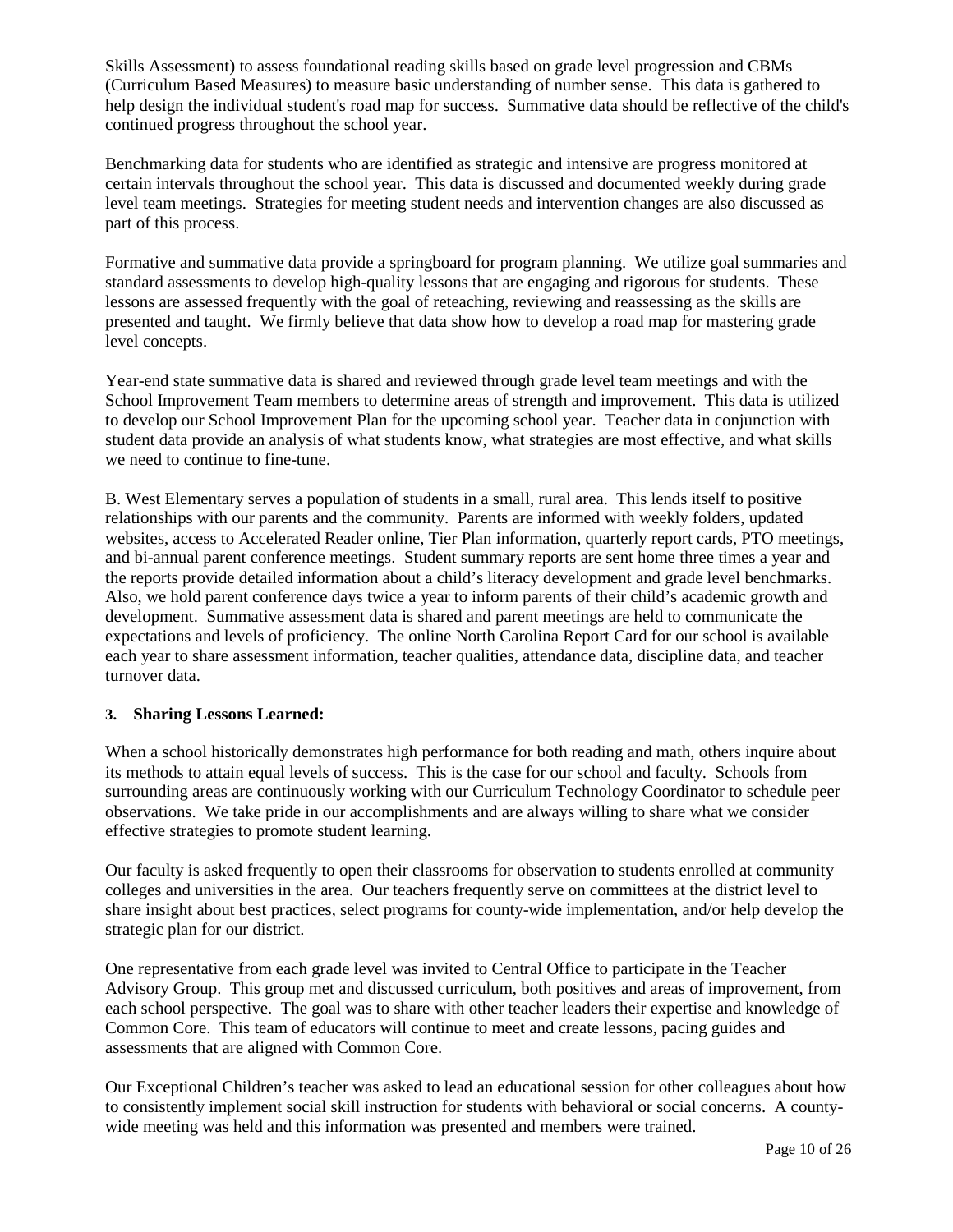West Elementary has a media and technology committee that meets monthly. Members are elected by colleagues to make decisions for the school in regards to marketing, technology purchases, and Accelerated Reader implementation. Part of the committee's goal is to update the website headlines frequently and advertise the great things happening in our school in the local papers on an ongoing basis. For example, we were recently highlighted in three local newspapers for offering engaging lessons during a Saturday school session. Teachers were recognized for their creativity and ability to make learning relevant and fun to even the youngest learner.

#### **4. Engaging Families and Community:**

We offer a variety of Parent Involvement Activities each school year. These activities include: Orientation and Open House at the beginning of the year, Curriculum Nights, Parent-Teacher Conferences twice a year, book fairs, and Title I parent sessions per grade level. We provide information to parents on our school website, through monthly school newsletters, and teacher web pages. Social media, especially Facebook, is also utilized to keep parents abreast of school activities and pertinent information. We utilize the School Messenger automated phone system to keep families aware of upcoming events. PTO newsletters also go home quarterly to keep families aware of additional ways to volunteer and serve the school.

Stakeholder involvement is essential to the continued success of our school. Our PTO executive team is comprised of President, Vice-President, Secretary, and Treasurer elected by our parents each spring. The President of the PTO serves as the parent representative on our School Improvement Team. Stakeholder input is valued and information for continuing this partnership is gathered through yearly surveys.

In order for students to learn, basic needs must be met. West is extremely fortunate to have community partners that recognize that "it takes a village to raise a child." Because of compassionate individuals and organizations within our community, we are able to provide weekly food backpacks, Christmas assistance projects, and help with referrals to other emergency assistance programs. A new parent who arrived to us with a reputation of confrontation and dissatisfaction turned out to be an appreciative individual who needed some direction, needed to be heard, and needed to feel valued. This is one of many examples of how positive relationships make all the difference!

Our school marquee is updated on a continuous basis. We display school events, student accomplishments, staff recognition and inspirational messages that coincide with our yearly theme.

Each spring, Kindergarten Orientation day is used to expose children to a classroom environment and have them enjoy a taste of what kindergarten will bring. Parents attend an informational session and tour the school during this time. Guidance is provided about after school care, bus transportation and other relevant information. In addition, Brigance testing is administered for each child to assist with placement.

Through our Title I program, each grade level plans an individual curriculum event where a lesson is demonstrated, activities are planned, questions are answered and take home materials are provided. We typically have high parent involvement and receive positive feedback from these sessions. This type of positive parent involvement encourages guardians to work with their children on required skills that in turn increase student achievement.

In addition, as part of our marketing plan we meet monthly and designate certain events as "newsworthy" and contact local newspaper reporters to visit our school. Our school has been featured in the local newspapers each month during the school year for creating a positive learning environment, recognizing good character and focusing on 21st Century skills.

Our free and reduced lunch population continues to rise, we have partnered with three local churches to provide weekend food bags for students in need. Currently, forty-one students at our school receive a bag each Friday to take home to ensure food is provided for their family over the weekend. Our parents and community members are committed to raising healthy active children.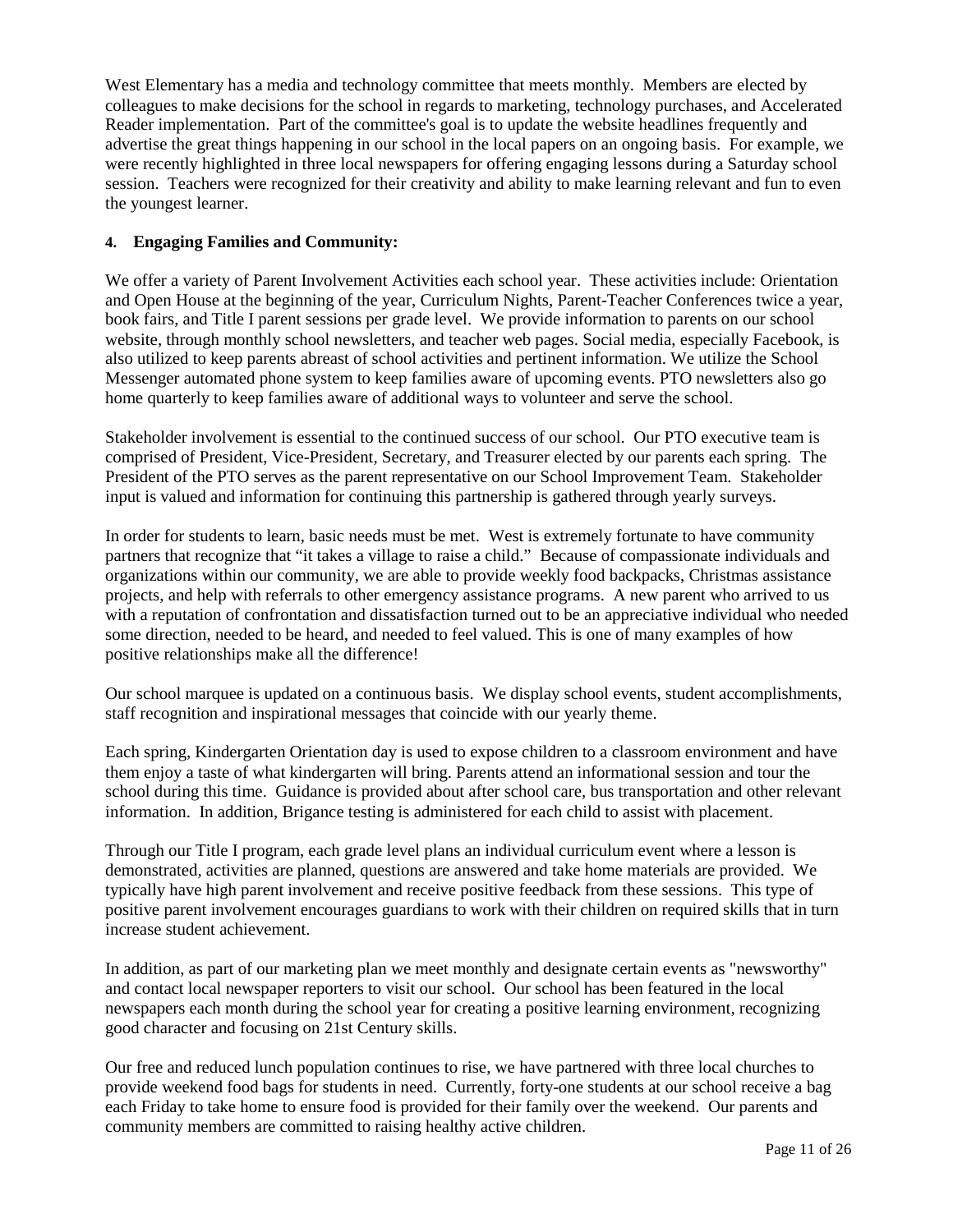Lastly, our school offers a volunteer program for individuals who want to tutor or mentor students on campus. We work with them closely to verify credentials and offer on-site training. This level of involvement encourages parents, community members, and local businesses to partner with us and share the positive practices implemented at West.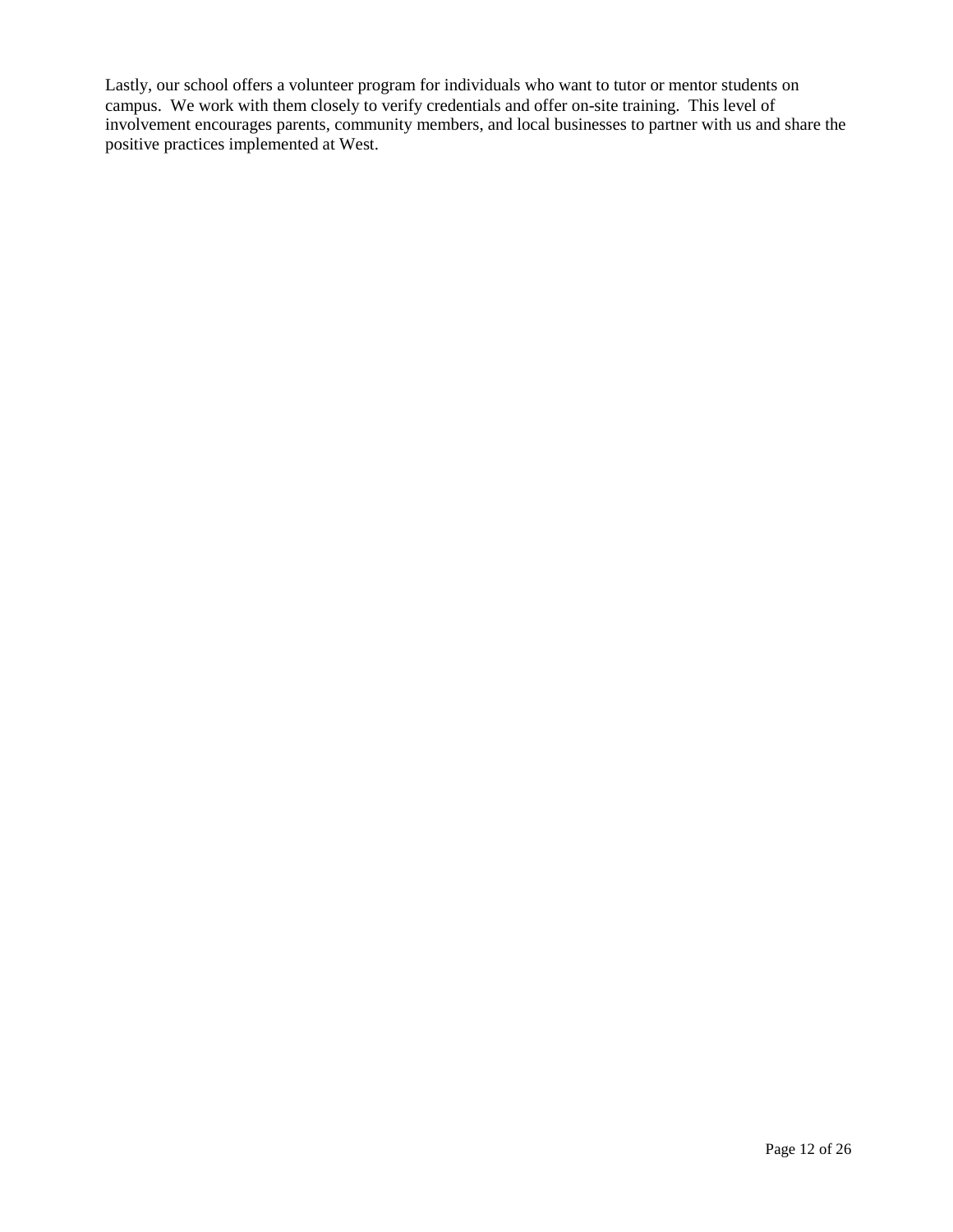# **1. Curriculum:**

Our teachers adhere to the NC standard Course of Study that outlines the goals and objectives students are expected to meet at each grade level through Common Core and Essential Standards. As our school mission states, "West Elementary staff will challenge students to become lifelong learners, in a globally competitive environment, by providing each child with an enriching academic and social experience." We strive to provide opportunities through our curriculum to help meet student needs academically, physically, socially, and emotionally.

West Elementary has a strong English Language Arts program. It is anticipated that all teachers have a ninety-minute literacy block. This literacy block includes shared reading, guided reading, writing, and vocabulary exploration. In addition to this block, each grade level has an hour each day where students are homogeneously grouped and interventions occur based on each child's needs. For example, children receive intervention through our Title I services that align with the five domains of reading. Children in the classroom have flex group opportunities that provide enrichment activities for students who have mastered foundational concepts.

As part of recent professional development, teachers have been guided through the Comprehension Toolkit by Stephanie Harvey and Anne Goudvis that addresses language and literacy lessons for active learning. Each month teachers unveil a comprehension strategy that is utilized in whole and small group sessions to encourage rigor in reading and active participation in both informational and fiction text selections.

The math instructional program at West is strong and ever changing with the implementation of Common Core. Through data review, teachers are utilizing multiple resources to create thematic units that align with grade level standards. Moving away from scripted programs toward more teacher created lessons and interactive activities has been a paradigm shift for our faculty. They rely heavily on the unpacking documents and on-line resources to plan lessons that are aligned, engaging, and beneficial for all students. There is an expectation that students receive sixty minutes each day of instruction. In addition to sixty minutes of whole and small group math instruction in the classroom, WIN (What I Need) time occurs school wide for twenty minutes each morning. This time is designated to student intervention and enrichment of math standards.

Technology resources are essential to promoting 21st Century learning. Our classrooms have wireless access and are equipped with Smart Boards, three desktop computers, and an ELMO. We have two computer labs with forty-one computers. We have six iPod carts of 24, iPads are available in the Title I and Exceptional Children's classrooms, and each K-2 classroom has six iPods for students to utilize in small group sessions. Each K-3 teacher has a mini iPad. Every teacher also has his/her own laptop for classroom use and/or for planning meaningful, engaging lessons. A few of the computer programs that we currently use are Accelerated Reader, Reading A to Z, Flocabulary, Reading Eggs, Starfall, Brain Pop Jr., Think Central, My Big Campus, and other approved websites that are totally free for students.

Science and Social Studies standards are taught through a hands-on and experimental learning approach. We receive science kits twice per year from the district to cover Science Essential Standards. Field trips aligned with the Social Studies Essential Standards are planned to involve students in the community, visit relative locations, and travel to historical sites. We use the Social Studies and Science Weekly student magazines to further promote understanding of the concepts taught and intertwine informational literacy skills in all that we teach.

In addition to Common Core, our physical education, art and music teachers align their instruction with the state Essential Standards. Students are offered a variety of experiences throughout the school year. Students participate in art and music classes once each week and physical education classes three times a week. Our support staff works with the local high school to plan performances in the auditorium for our parents and community. Our students also participate in the county-wide Honors Chorus that allows them to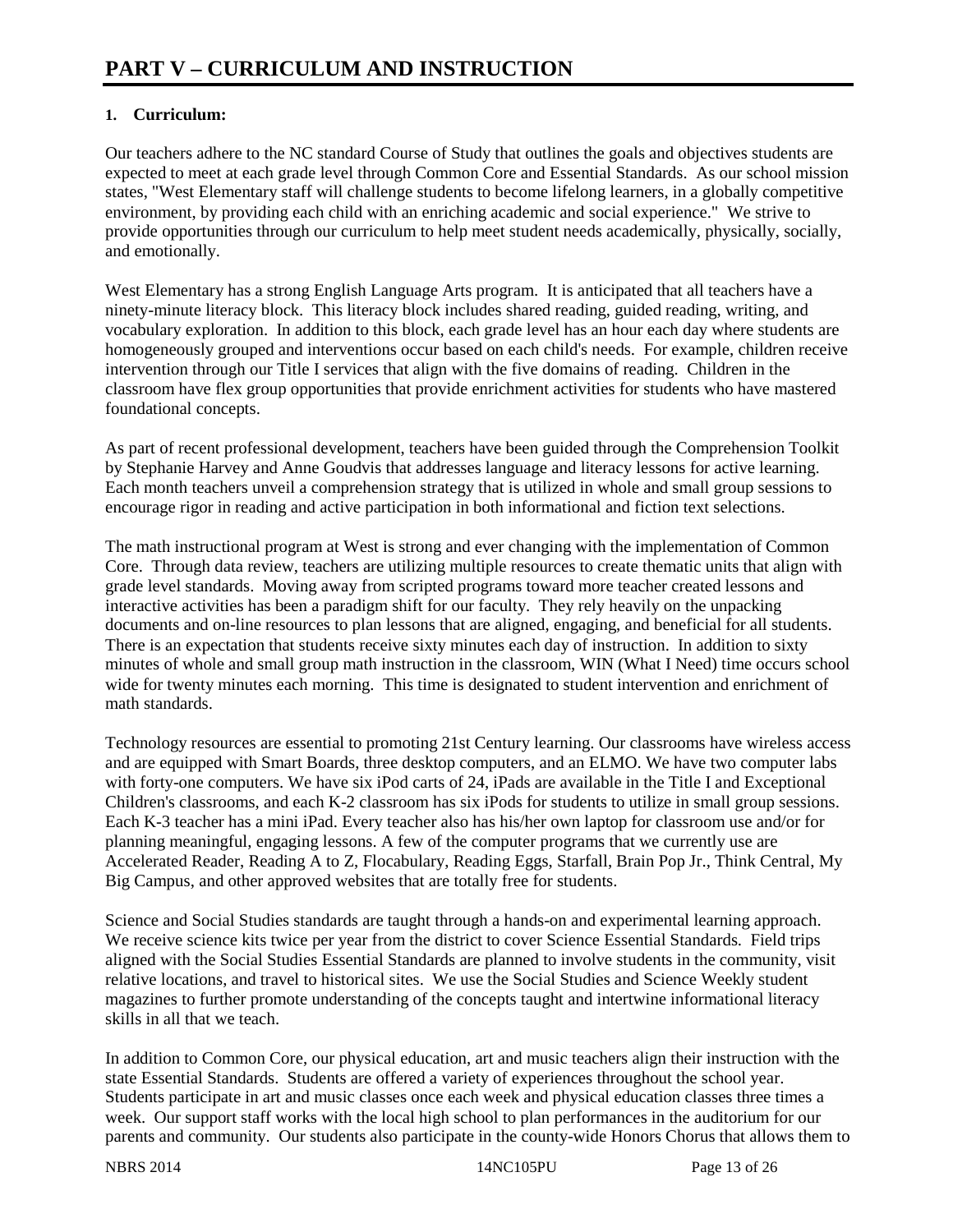meet with other students and learn from experienced musicians. We offer after school athletic programs such as Girls on the Run, Running Club and Frisbee Club. Students that embrace the Visual Arts program are invited to participate in the yearly showcase of art in schools.

The strong instructional program of the required curriculum, combined with the opportunities for enrichment and extension, provide our students with a strong academic foundation. It is our goal, to provide rigorous instruction that prepares students for the transition to the intermediate school in our area.

### **2. Reading/English:**

The North Carolina Standard Course of Study based on the English Language Arts Common Core guides West's reading curriculum. The ninety-minute literacy block is based on the Fountas and Pinnell balanced literacy model where students receive shared reading, guided reading, self-selected reading, read aloud and vocabulary study. Shared reading is taught in whole group where explicit teacher instruction of comprehension and decoding strategies using grade level texts. Guided reading is a time when teachers select texts based on a student's instructional level to provide direct instruction during small flexible groups. Students are exposed to above grade level texts during teacher read aloud when teachers model monthly comprehension strategies and fluency for students. Students have twenty minutes each day to read a text on their instructional level during self-selected reading. Teachers utilize this time to confer with students and complete text to reading comprehension assessments.

Students must exhibit strong foundational literacy skills to be successful. The assessment Dynamic Indicator of Beginning Early Literacy Skills (DIBELS) data is reviewed on an ongoing basis to assist teachers with planning lessons according to student need. This data guides the direction of interventions, program development and student successes as skills are acquired.

Professional Learning Communities (PLCs) are the culture and climate of our school. This mindset allows teachers to engage in conversations that identify remediation and acceleration for students based on classroom and school data. Teachers receive two days a year off campus to work with their grade level colleagues to further investigate student data and determine the specific needs of their students. This proves valuable when completing vertical planning and curriculum map alignment.

Enrichment opportunities are available for students in first through fourth grade. Nurturing programs are offered for the primary age student and students identified as academically gifted are served in our enrichment program on a weekly basis. The Elementary Battle of Books is offered to students identified as academically gifted each year. They read eighteen novels and compete against others school in the countywide Battle of the Books competition.

#### **3. Mathematics:**

The North Carolina Standard Course of Study based on the Mathematics Common Core guides West's math curriculum. In order to fully implement the Common Core Standards, our staff worked during the summer to identify skills that students need in each grade level to demonstrate success as they transition to the next grade. In addition to using the unpacking documents developed by the state, our teachers utilize Math Expressions and online resources to plan thematic units based on the standards. Teachers locate a variety of resources on our district's online website to supplement daily instruction.

Through Professional Learning Communities (PLCs) student data is discussed on a routine basis to determine areas of concern and acceleration for students. Using this data, they plan differentiated instruction that enhances student understanding of mathematical concepts. Explicit math instruction takes place during a whole group setting where grade level concepts are introduced and modeled for students. Guided math is a time when teachers work with students to assess their understanding of math concepts and assist with concept mastery.

In addition to daily instruction by classroom teachers, we provide enrichment for students who are identified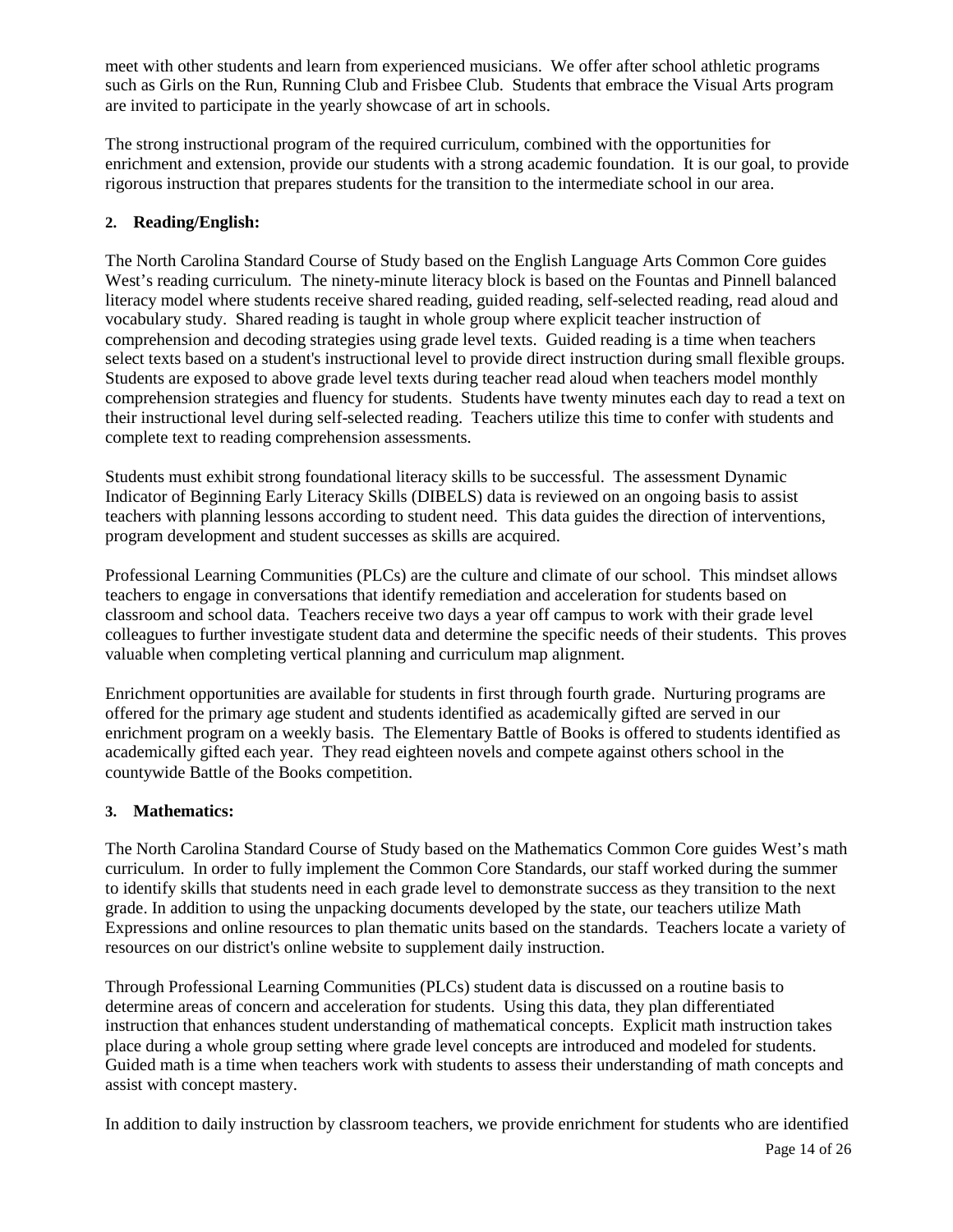as academically gifted in this area. They meet weekly to advance their knowledge of mathematical concepts and create new learning paths.

In an effort to prepare students for the 21st Century we utilize a variety of instructional techniques, such as supplementing the math curriculum with technology. Our third and fourth grade classrooms have 1:1 technological devices and these iPods are utilized daily as formative assessment tools to promote mastery of skills.

We are fortunate to have highly qualified educators who are creative when planning and developing lessons to promote student learning. Our faculty is united in the effort to connect math lessons to the real world. This is done through projects, manipulative use, field trips and technology. It is our goal for students to frame, analyze and solve problems with a variety of strategies learned through connection and application of concepts.

#### **4. Additional Curriculum Area:**

West Elementary students, parents and faculty are committed to high academic achievement in the areas of reading and math. Outside of the core curriculum, we embrace the Healthy Living Essential Standards and provide multiple opportunities to bring students together to interact socially with their peers.

Based on the knowledge that we must foster and support students being physically active each day, we created many after school clubs to provide the opportunities for physically activity. Children receive 150 minutes per week of physical education. We offer Girls on the Run twice a week for third and fourth grade students. This is a fabulous opportunity for young girls to work through an educational curriculum and build personal self-esteem. They compete locally in the spring as they have prepared for this competition all year. Students in second through fourth grade can participate in Running Club once a week to build rapport and prepare for the Jingle Bell Run and countywide Fun Run. Students enjoy this time exercising and learning about healthy active lifestyles. The Frisbee Club is offered monthly to third and fourth grade students as a means for building friendship while developing athletic skills.

Another facet of our school is the pre-kindergarten program offered for children who are four years of age. They attend school regularly and follow a social curriculum designed by the state. Primary age education provides a basic overview and prepares the young learner for kindergarten through social and academic means. Our primary age program is designed to level the playing field for all students enrolled and provide a strong foundation prior to entering kindergarten. As part of the state licensure process, we worked to meet all Early Childhood Environmental Rating Scale (ECERS) guidelines and attain an approved status of five stars. We were awarded licensure with the highest score in Cleveland County School history of 6.22.

Character education is essential to the development of a primary age student. We recognize students monthly for displaying positive character traits in our school. Students are awarded with a breakfast, brag tag for their lanyard and recognition in the city and county newspaper. A guest speaker meets with the students and shares words of encouragement. This part of the curriculum supports our Healthy Education Essential Standards that promote recognizing and understanding stress management strategies while demonstrating self-control. The goal is for students to understand how to utilize resources that promote positive self- worth.

As an extension of the Science Technology Engineering and Math (STEM) focus, we are organizing and planning for Robotics Implementation. This program is offered to fourth grade students identified as academically gifted. We will select teams this year and fully implement the program in the upcoming school year. Two days a week students will focus on research and the remaining portion of the week they will work on robotic programming and design.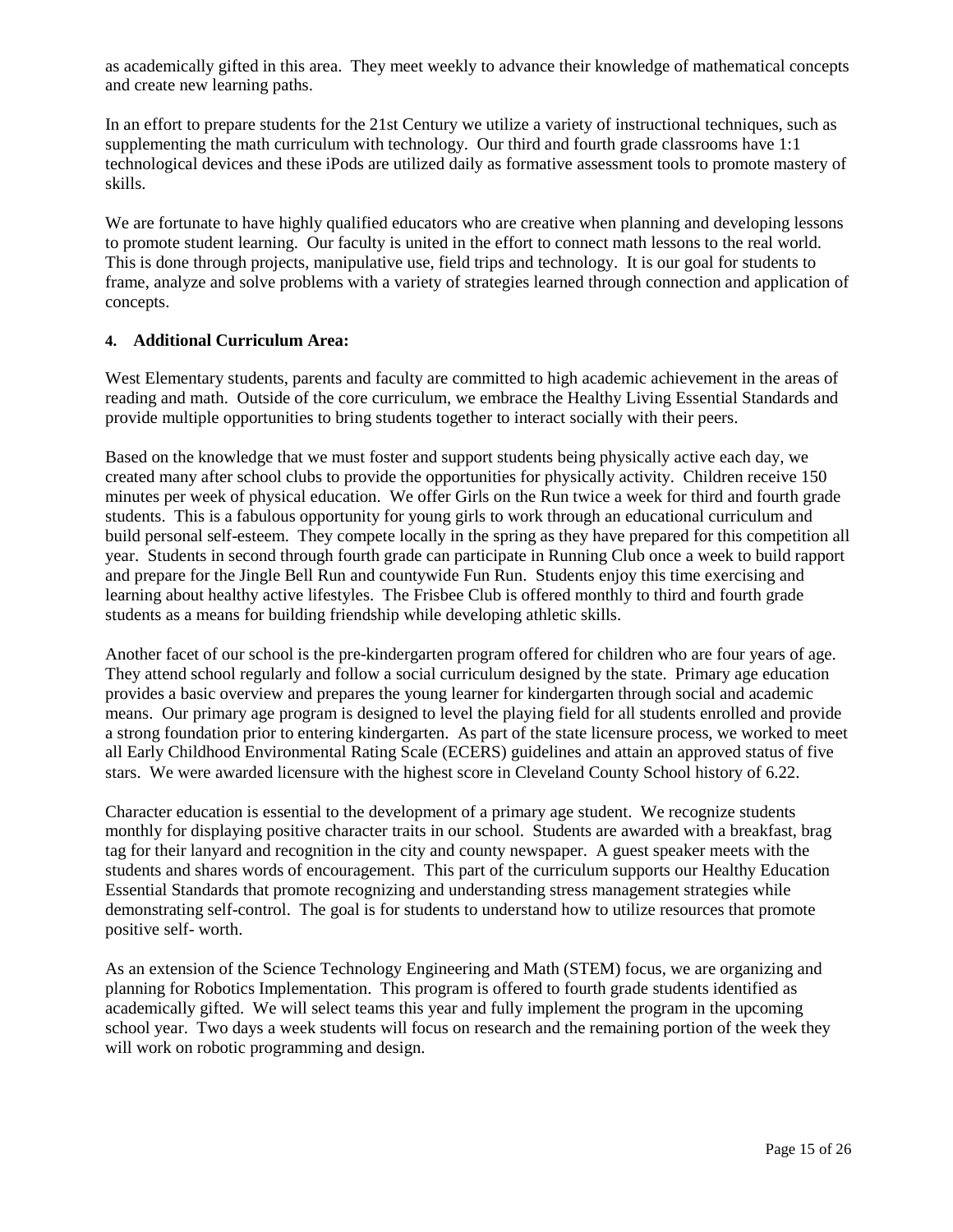#### **5. Instructional Methods:**

At West, we differentiate each child's learning experience in the total school environment. Differentiation is not limited to classroom instruction but incorporated into the daily schedule through deliberate planning. For example, What I Need (WIN) time is scheduled each morning to promote math differentiation and Wildcat Power Hour (WPH) occurs hourly each day to promote flexible literacy learning on a child's instructional reading level.

As part of a Response to Instruction school, we benchmark all students in kindergarten through fourth grade on foundational literacy and math skills three times a year. This data is aggregated for the whole school and then disaggregated by skill to determine areas of need. This data becomes the road map to intervening and differentiating during the school day. Students are then placed in groups based on their area of identification such as benchmark, strategic or intensive.

Each morning students begin the day with What I Need (WIN) time for mathematics. This is a collective school approach. Each faculty member pairs up with a classroom teacher to instruct the whole group while students are pulled in small groups of three to four students. This time is utilized for students to articulate knowledge, review previous work samples with peers, connect learning to real life experiences and practice mastery of grade level concepts.

During the school day, each grade level has a designated hour of time called Wildcat Power Hour (WPH) where homogeneous student groupings occur so that literacy skills are taught on a child's instructional level. The schedule is designed so that students can receive services through Exceptional Children, Title I, English as a Second Language, and Academically or Intellectually Gifted during this time. Intermediate students, students not identified in any of the categories mentioned above, remain with the classroom teacher for small group literacy instruction. Our goal is that students are always present for core instruction and services are not supplanted during the school day. Classroom teachers typically have a maximum of ten to twelve students in their room during this time.

Classroom educators at West are highly qualified and dedicated to individualizing instruction for all students. The lessons are customized to expose, guide and yield opportunities for practice of skills taught. During the practice activities teachers provide hands-on materials for learning, iPods for technology exploration of skills taught and instructional scaffolding in lessons planned for students.

Team building is an essential component of a child's growth and development. In each grade level, children are taught how to work in small groups with peers and create products. Clear roles for group members and expectations are established early on in a child's educational career. It is imperative that cooperative learning skills are demonstrated frequently throughout the school day for mastery to occur. Education is not only about academics but social development, too. Leadership roles emerge early on and we must foster a collaborative learning environment.

Students in third and fourth grade have opportunities to meet with classroom teachers two days a week after school to participate in the Wildcat Club. The after school club is designed to offer remediation or acceleration to students depending on their individualized needs. Remediation activities are devised for students who need additional practice with foundational skills in reading and math. Acceleration activities are designed to promote and sustain academic growth for students from one grade level to the next.

#### **6. Professional Development:**

The staff at West Elementary is committed to attending high quality professional development each year. All professional development aligns with our School Improvement Plan and the Professional Development Plans of our staff.

Mastery of literacy skills is essential for students, as they become independent readers. Teachers have embraced the research based Comprehension Toolkit where lessons are rigorous and promote active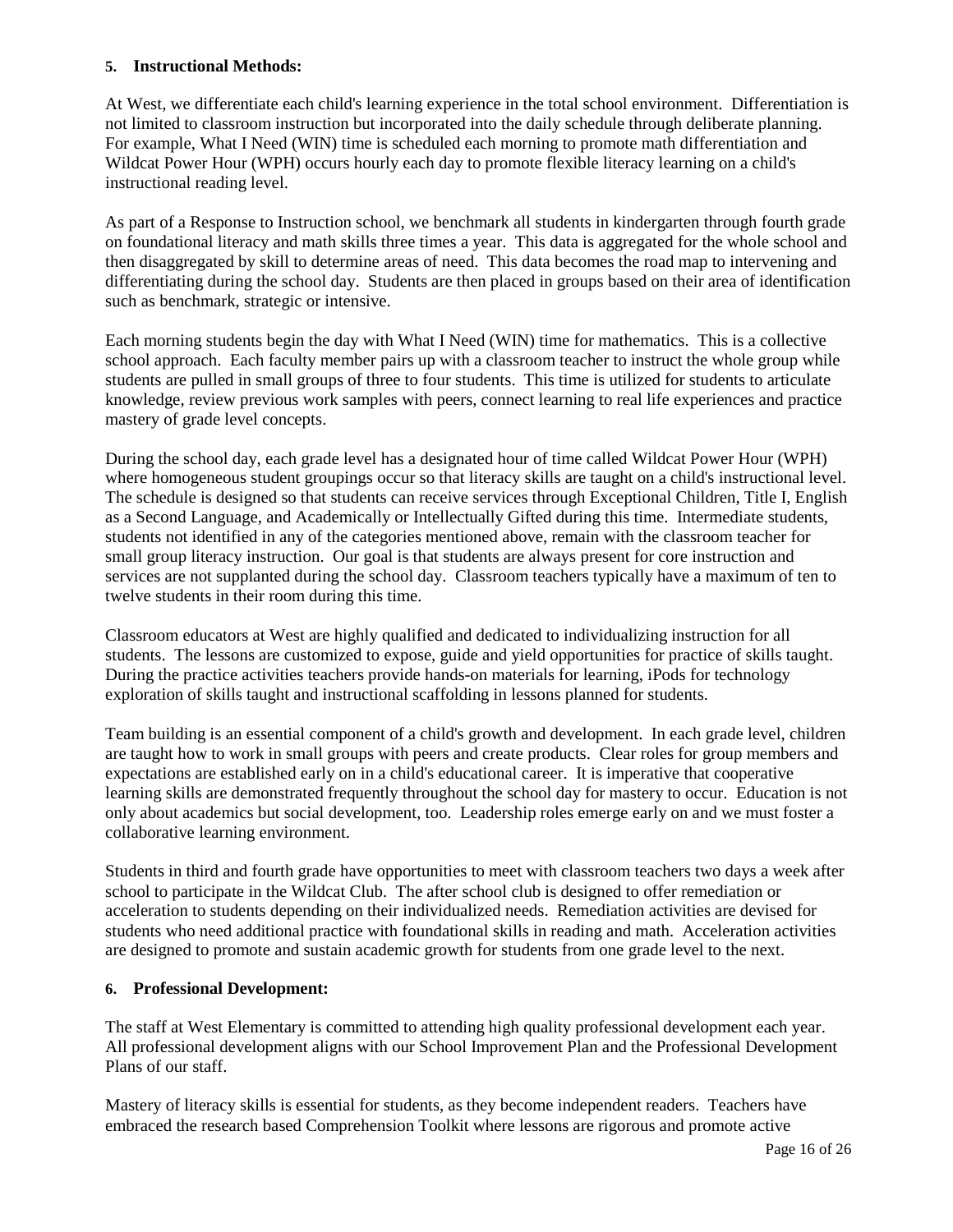learning. This toolkit comes with six strategy books that provide an instructional framework for teaching students to utilize these strategies across a variety of texts, subjects and topics. We have a timeline that our faculty follows for unveiling one strategy each month. For example, monitoring comprehension is scheduled for September, and activate and connect are scheduled for the month of October. Professional development is offered on the new strategy monthly during our faculty meeting where resources for implementation are shared. The strategies promote student understanding of fictional and informational text that is read, heard and viewed. Each grade level is assigned an artifact to share with the group from the previous month and discuss ways to incorporate the toolkit in all areas of learning. Our goal is to a have a common literacy language for all students that continually build each school year.

Our faculty participated in Common Core "refresher" training for English Language Arts and Mathematics this year. These sessions were designed to promote staff understanding of the standards and assist with locating resources that are available to educators when planning lessons. This information is valuable when planning year-long goals for student learning.

Recently our state implemented a statewide assessment model called Reading 3-D. This model is all online and encompasses a variety of literacy assessments. All faculty attended training on how to utilize the device to assess student knowledge of h the five domains of reading. We utilize both components: Dynamic Indicator of Beginning Early Literacy Skills (DIBELS) to determine where intervention needs to occur at the foundational level and Text to Reading Comprehension (TRC) to determine a child's instructional reading level for small group instruction. This diagnostic tool is aligned with the Fountas and Pinnell leveling text system of A through Z.

Technology is ever changing in education and our faculty does a phenomenal job embracing these changes and attending professional development that aligns with the most recent implementations. At the beginning of the school year, teachers attended training in where our Curriculum and Technology Coordinator provided training on the top ten technology tools available to support student learning. In addition, Power School training for all staff occurred as the state chose to switch from NCWISE data management system to Power School to maintain student data statewide.

Our Wildcat Behavior Team has attended five days of Positive Behavior Intervention Support training this year. We are in the developing stages of implementation this year. Our faculty has been involved in every step of the process and able to provide honest feedback. We will move to full implementation next school year.

Our staff has attended and continues to attend professional development on the New Teacher Evaluation, Balanced Literacy, Common Core Training, Technology Integration, AIG conference, mClass Training, DuFour Training, RtI Training, and many other valuable sessions to ensure we are providing the best educational environment for our students. We utilize valuable resources provided by Cleveland County Schools, the North Carolina Department of Public Instruction, as well as our colleagues. We are committed, as a staff, to keeping up to date and current on best practices, new laws, the new curriculum, collaborating as professionals, and preparing our students for the 21st Century.

## **7. School Leadership**

The principal feels that all staff members should be afforded the opportunity to serve as leaders within the total school environment. We have three teachers per grade level and they all serve on a committee and offer leadership in some fashion. For example, teachers elected to the School Improvement Team serve as grade level chairs. Teachers elected to the Media and Technology committee serve as the marketing team and case colleagues. Teachers elected to the Wildcat Behavior Team plan our semester rewards and attend Positive Behavior Intervention Support training sessions as our school representatives.

As a small school with only one administrator, it is imperative that teacher leaders are developed to support student learning. The principal believes that it is her goal to promote leadership and help teachers reach professional goals. The best educational resources are on our school campuses. We must tap into these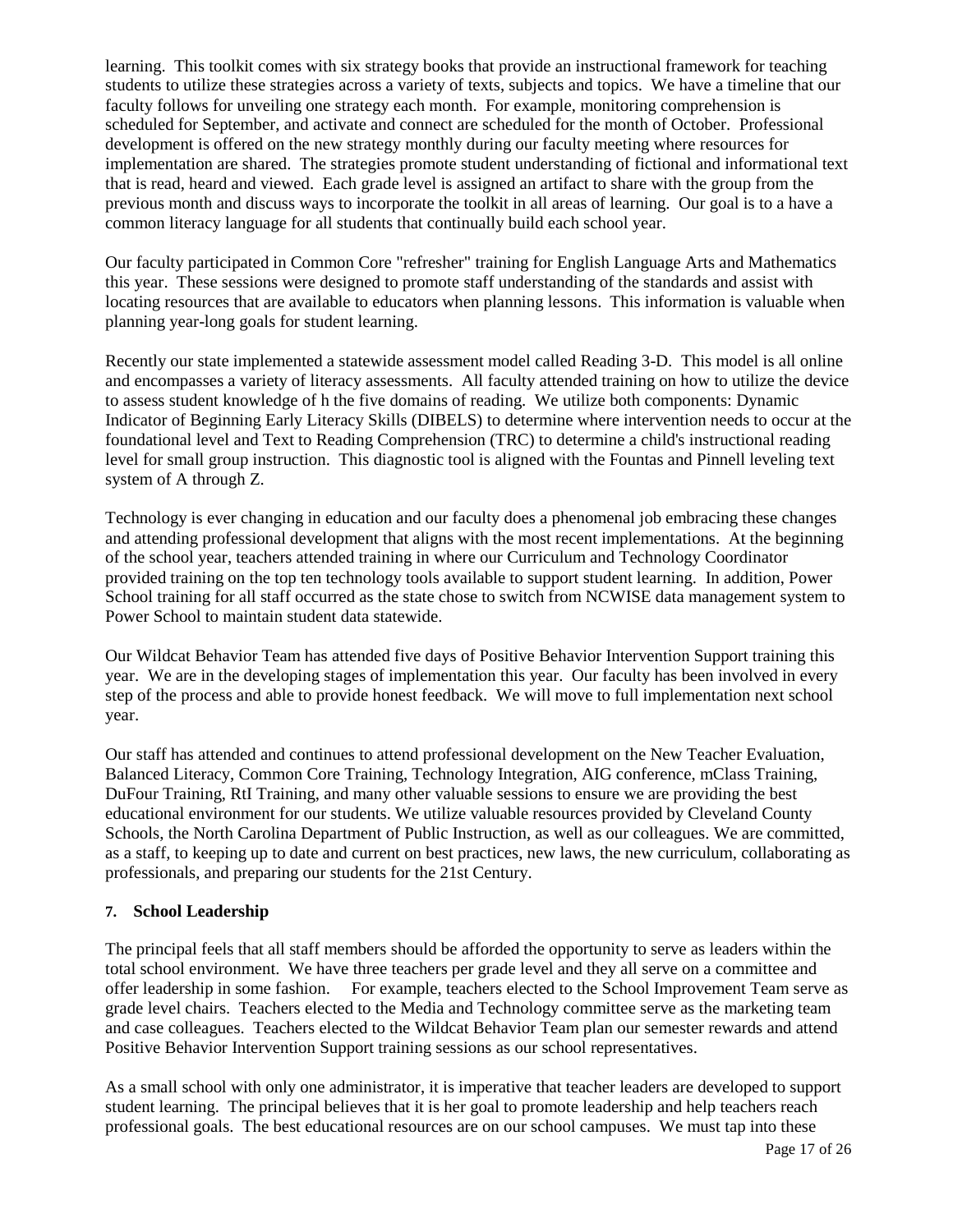human resources and utilize them to better our school environment for students. Educators are all leaders by their own right and have tremendous knowledge to share.

Our School Improvement Team members are very active members of our school. Team members are respected by their colleagues and assist the administration with all facets of school-based decisions. This committee is comprised of one teacher per grade level, school counselor, curriculum technology coordinator, Title I lead teacher, two support staff and one teacher assistant. Our administrator believes shared decision making is the key to success. Team norms have been developed to establish ground rules and provide a safe environment for honest input. All ideas are valued by the team and used as part of the decision making process. This team makes decisions in regards to the following: school improvement process, hiring, teacher retention, budgeting, scheduling, and what resources are needed to support learning. This team works well together and faces challenges with a positive outlook.

West is a school where collective efficacy takes a tangible form and this is evident in the student success we have experienced in the past. We are a cohesive group that enjoys working together each day in a positive climate and culture. Our staff truly believes that all students can learn and that we must work together to make this happen. Leaders possess intelligence, understand change is essential for success and know what items must be addressed to better the outcome for the majority.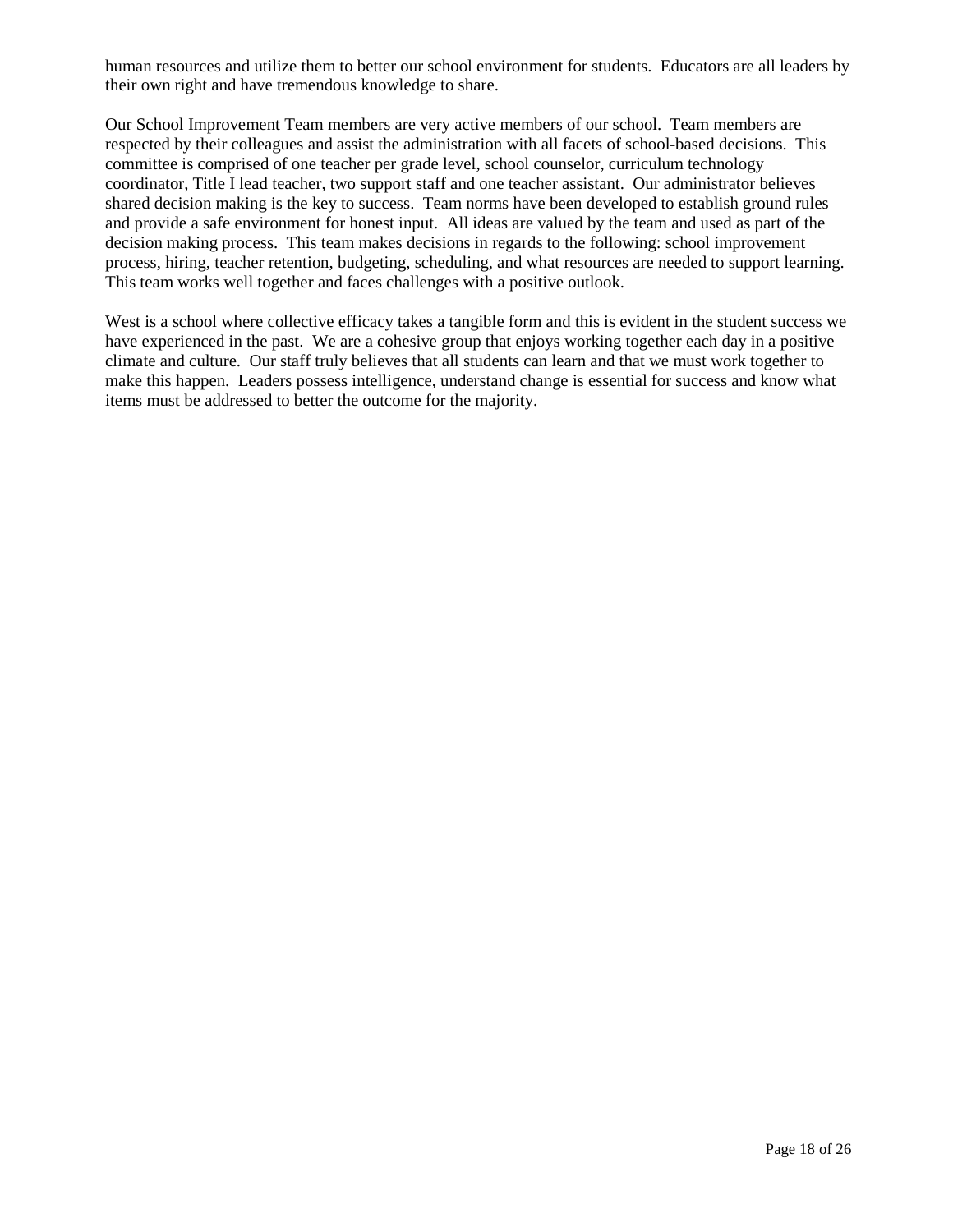# **STATE CRITERION--REFERENCED TESTS**

**Subject:** <u>Math</u><br> **All Students Tested/Grade:** <u>3</u> **Test:** End-of-Grade<br> **All Students Tested/Grade:** 3 **Edition/Publication Publisher:** NCDPI

**All Students Tested/Grade:** 3 **Edition/Publication Year:** 2013

| School Year                      | 2012-2013        | 2011-2012        | 2010-2011        | 2009-2010        | 2008-2009        |
|----------------------------------|------------------|------------------|------------------|------------------|------------------|
| Testing month                    | May              | May              | May              | May              | May              |
| <b>SCHOOL SCORES*</b>            |                  |                  |                  |                  |                  |
| % Proficient plus % Advanced     | 75               | 88               | 93               | 100              | 100              |
| % Advanced                       | 32               | 50               | 46               | 46               | 60               |
| Number of students tested        | 63               | 66               | 56               | 65               | 62               |
| Percent of total students tested | 100              | 99               | 100              | 100              | 100              |
| Number of students tested with   | $\overline{2}$   | $\overline{0}$   | $\mathbf{1}$     | $\overline{2}$   | $\mathbf{1}$     |
| alternative assessment           |                  |                  |                  |                  |                  |
| % of students tested with        | $\overline{3}$   | $\boldsymbol{0}$ | $\overline{2}$   | $\overline{3}$   | $\overline{2}$   |
| alternative assessment           |                  |                  |                  |                  |                  |
| <b>SUBGROUP SCORES</b>           |                  |                  |                  |                  |                  |
| 1. Free and Reduced-Price        |                  |                  |                  |                  |                  |
| Meals/Socio-Economic/            |                  |                  |                  |                  |                  |
| <b>Disadvantaged Students</b>    |                  |                  |                  |                  |                  |
| % Proficient plus % Advanced     | 50               | 79               | 89               | 100              | 100              |
| % Advanced                       | 12               | 27               | 21               | 37               | 44               |
| Number of students tested        | 26               | 33               | 28               | 30               | 27               |
| 2. Students receiving Special    |                  |                  |                  |                  |                  |
| <b>Education</b>                 |                  |                  |                  |                  |                  |
| % Proficient plus % Advanced     | $\overline{0}$   | 50               | 78               | 100              | 100              |
| % Advanced                       | $\overline{0}$   | 20               | 11               | 25               | 60               |
| Number of students tested        | $\overline{4}$   | 10               | 9                | 8                | 5                |
| 3. English Language Learner      |                  |                  |                  |                  |                  |
| <b>Students</b>                  |                  |                  |                  |                  |                  |
| % Proficient plus % Advanced     | $\boldsymbol{0}$ | $\mathbf{0}$     | $\boldsymbol{0}$ | $\boldsymbol{0}$ | $\boldsymbol{0}$ |
| % Advanced                       | $\overline{0}$   | $\boldsymbol{0}$ | $\overline{0}$   | $\overline{0}$   | $\overline{0}$   |
| Number of students tested        | $\mathbf{1}$     | 3                | $\mathbf{1}$     | $\overline{3}$   | $\overline{2}$   |
| 4. Hispanic or Latino            |                  |                  |                  |                  |                  |
| <b>Students</b>                  |                  |                  |                  |                  |                  |
| % Proficient plus % Advanced     | $\overline{0}$   | 60               | $\overline{0}$   | $\overline{0}$   | $\overline{0}$   |
| % Advanced                       | $\overline{0}$   | 20               | $\mathbf{0}$     | $\mathbf{0}$     | $\mathbf{0}$     |
| Number of students tested        | $\overline{3}$   | 5                | $\overline{2}$   | $\overline{2}$   | $\boldsymbol{0}$ |
| 5. African-American              |                  |                  |                  |                  |                  |
| <b>Students</b>                  |                  |                  |                  |                  |                  |
| % Proficient plus % Advanced     | 20               | 75               | 85               | 100              | 100              |
| % Advanced                       | $\overline{0}$   | 25               | 31               | 29               | 11               |
| Number of students tested        | 5                | 8                | 13               | $\overline{7}$   | 9                |
| <b>6. Asian Students</b>         |                  |                  |                  |                  |                  |
| % Proficient plus % Advanced     | $\boldsymbol{0}$ | $\boldsymbol{0}$ | $\mathbf{0}$     | $\overline{0}$   | $\mathbf{0}$     |
| % Advanced                       | $\boldsymbol{0}$ | $\boldsymbol{0}$ | $\boldsymbol{0}$ | $\mathbf{0}$     | $\overline{0}$   |
| Number of students tested        | $\mathbf{1}$     | $\overline{2}$   | $\boldsymbol{0}$ | $\overline{2}$   | $\overline{3}$   |
| 7. American Indian or            |                  |                  |                  |                  |                  |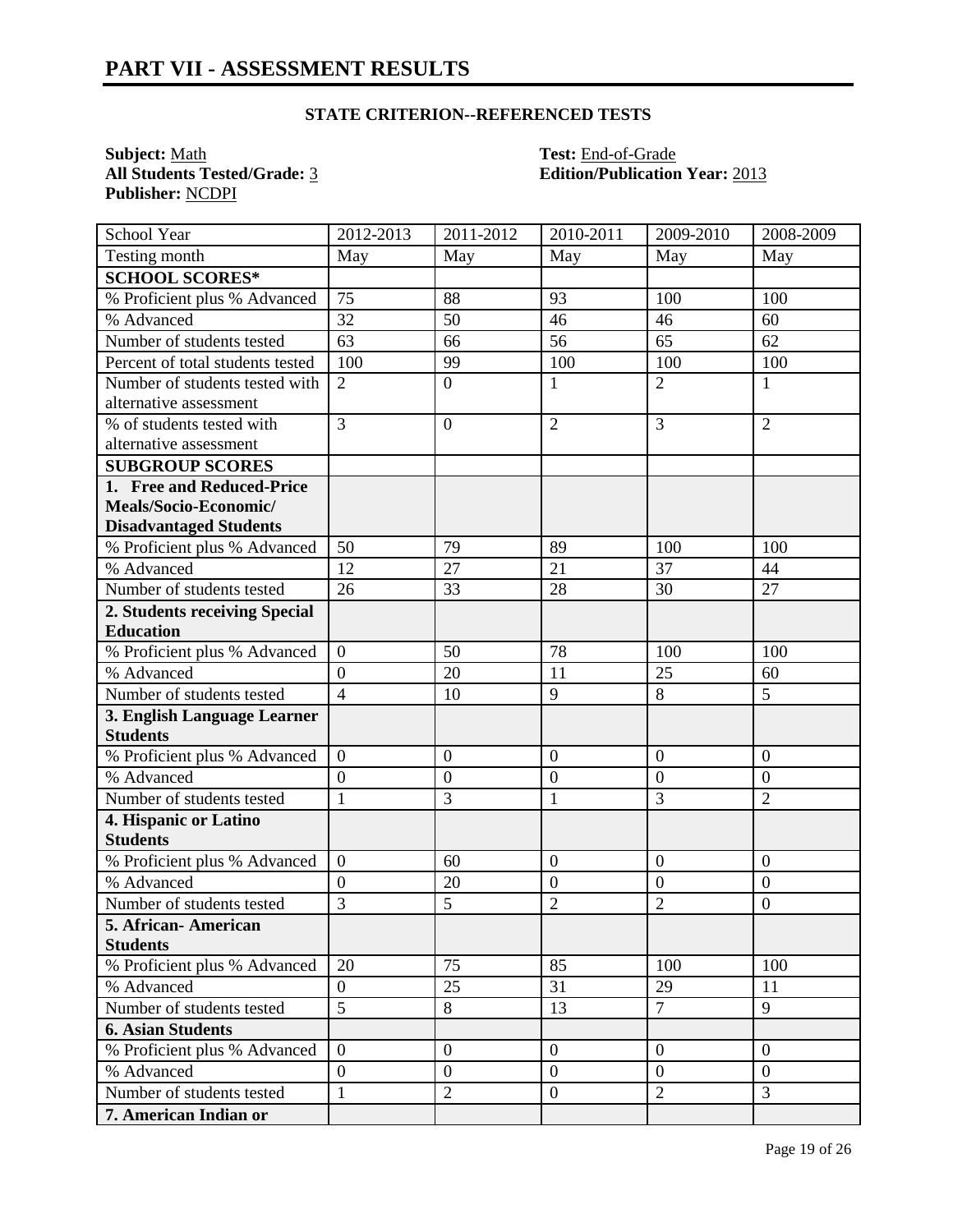| <b>Alaska Native Students</b>    |                |                |                |                |                |
|----------------------------------|----------------|----------------|----------------|----------------|----------------|
| % Proficient plus % Advanced     | $\overline{0}$ | $\overline{0}$ | $\theta$       | $\theta$       | $\overline{0}$ |
| % Advanced                       | $\overline{0}$ | $\overline{0}$ | $\overline{0}$ | $\overline{0}$ | $\overline{0}$ |
| Number of students tested        | $\overline{0}$ | $\overline{0}$ | $\overline{0}$ | $\overline{0}$ | $\overline{0}$ |
| 8. Native Hawaiian or other      |                |                |                |                |                |
| <b>Pacific Islander Students</b> |                |                |                |                |                |
| % Proficient plus % Advanced     | $\overline{0}$ | $\overline{0}$ | $\overline{0}$ | $\overline{0}$ | $\overline{0}$ |
| % Advanced                       | $\theta$       | $\overline{0}$ | $\theta$       | $\theta$       | $\theta$       |
| Number of students tested        | $\theta$       | $\overline{0}$ | $\overline{0}$ | $\overline{0}$ | $\Omega$       |
| 9. White Students                |                |                |                |                |                |
| % Proficient plus % Advanced     | 83             | 92             | 95             | 100            | 100            |
| % Advanced                       | 35             | 58             | 55             | 50             | 69             |
| Number of students tested        | 52             | 50             | 40             | 50             | 45             |
| 10. Two or More Races            |                |                |                |                |                |
| identified Students              |                |                |                |                |                |
| % Proficient plus % Advanced     | $\theta$       | $\Omega$       | $\Omega$       | $\Omega$       | 100            |
| % Advanced                       | $\Omega$       | $\overline{0}$ | $\theta$       | $\overline{0}$ | 40             |
| Number of students tested        | $\overline{2}$ | $\mathbf{1}$   | $\mathbf{1}$   | $\overline{4}$ | 5              |
| 11. Other 1: Other 1             |                |                |                |                |                |
| % Proficient plus % Advanced     |                |                |                |                |                |
| % Advanced                       |                |                |                |                |                |
| Number of students tested        |                |                |                |                |                |
| 12. Other 2: Other 2             |                |                |                |                |                |
| % Proficient plus % Advanced     |                |                |                |                |                |
| % Advanced                       |                |                |                |                |                |
| Number of students tested        |                |                |                |                |                |
| 13. Other 3: Other 3             |                |                |                |                |                |
| % Proficient plus % Advanced     |                |                |                |                |                |
| % Advanced                       |                |                |                |                |                |
| Number of students tested        |                |                |                |                |                |

**NOTES:**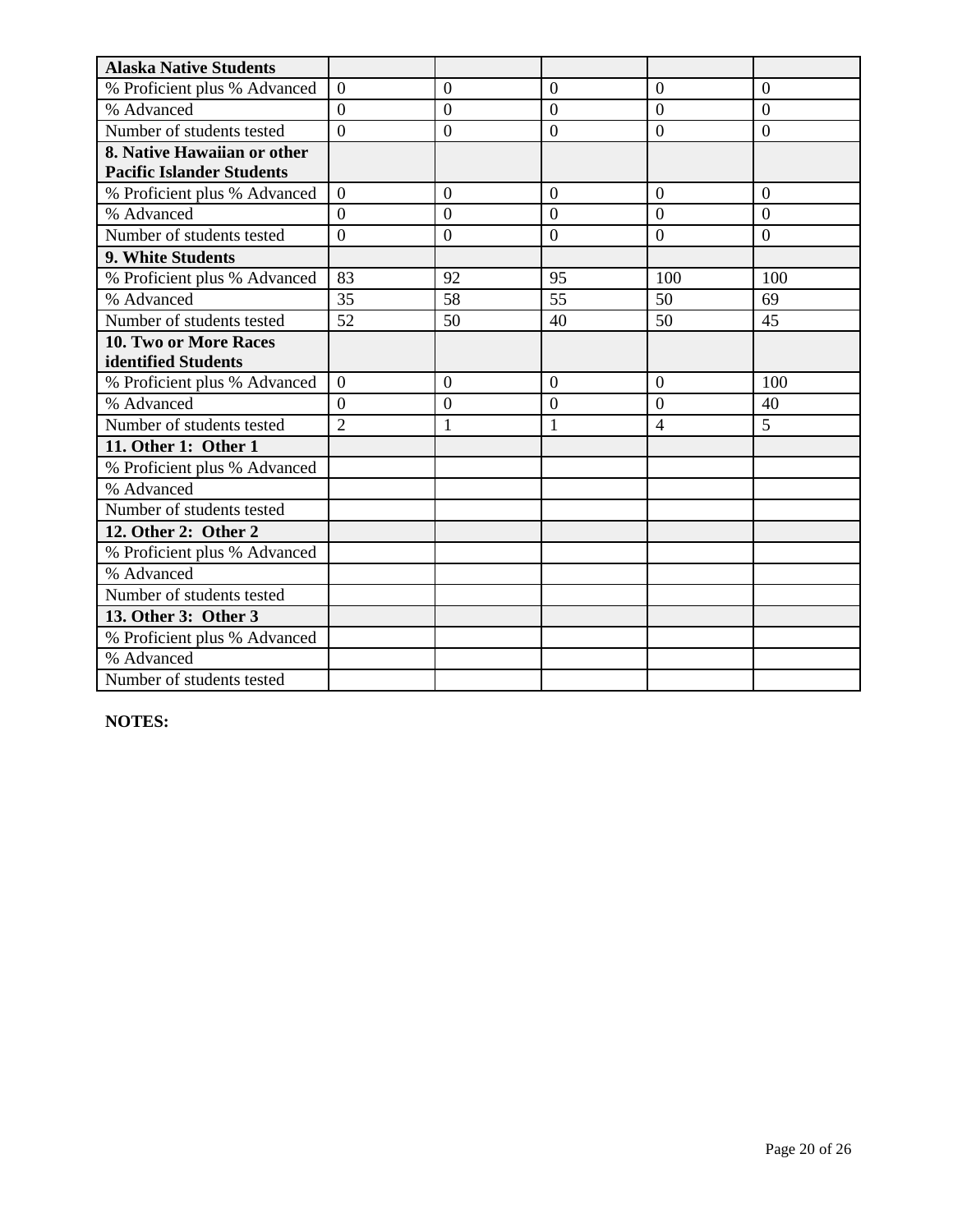# **STATE CRITERION--REFERENCED TESTS**

**Subject:** <u>Math</u><br> **All Students Tested/Grade:** 4 **Test:** End-of-Grade<br> **All Students Tested/Grade:** 4 **Edition/Publication Publisher:** NCDPI

# **All Students Tested/Grade:** 4 **Edition/Publication Year:** 2013

| School Year                                            | 2012-2013        | 2011-2012        | 2010-2011            | 2009-2010        | 2008-2009        |
|--------------------------------------------------------|------------------|------------------|----------------------|------------------|------------------|
| Testing month                                          | May              | May              | May                  | May              | May              |
| <b>SCHOOL SCORES*</b>                                  |                  |                  |                      |                  |                  |
| % Proficient plus % Advanced                           | 58               | 88               | 91                   | 92               | 90               |
| % Advanced                                             | 19               | 27               | 29                   | 53               | 44               |
| Number of students tested                              | 62               | 60               | 65                   | 61               | 69               |
| Percent of total students tested                       | 100              | 98               | 100                  | 100              | 100              |
| Number of students tested with                         | $\overline{4}$   | $\overline{3}$   | $\mathbf{1}$         | 1                | $\overline{4}$   |
| alternative assessment                                 |                  |                  |                      |                  |                  |
| % of students tested with                              | $\overline{7}$   | 5                | $\overline{2}$       | $\overline{2}$   | 6                |
| alternative assessment                                 |                  |                  |                      |                  |                  |
| <b>SUBGROUP SCORES</b>                                 |                  |                  |                      |                  |                  |
| 1. Free and Reduced-Price                              |                  |                  |                      |                  |                  |
| Meals/Socio-Economic/                                  |                  |                  |                      |                  |                  |
| <b>Disadvantaged Students</b>                          |                  |                  |                      |                  |                  |
| % Proficient plus % Advanced                           | 41               | 83               | 89                   | 86               | 77               |
| % Advanced                                             | 10               | $\overline{7}$   | 25                   | 36               | 31               |
| Number of students tested                              | 29               | 30               | 28                   | 28               | 26               |
| 2. Students receiving Special                          |                  |                  |                      |                  |                  |
| <b>Education</b>                                       |                  |                  |                      |                  |                  |
| % Proficient plus % Advanced                           | 25               | 60               | 63                   | $\overline{0}$   | 88               |
| % Advanced                                             | 10               | 7                | 25                   | 36               | 31               |
| Number of students tested                              | 8                | 10               | 8                    | $\overline{3}$   | 8                |
| 3. English Language Learner                            |                  |                  |                      |                  |                  |
| <b>Students</b>                                        |                  |                  |                      |                  |                  |
| % Proficient plus % Advanced                           | $\overline{0}$   | $\boldsymbol{0}$ | $\overline{0}$       | $\overline{0}$   | $\overline{0}$   |
| % Advanced                                             | $\overline{0}$   | $\boldsymbol{0}$ | $\overline{0}$       | $\overline{0}$   | $\mathbf{0}$     |
| Number of students tested                              | $\overline{2}$   | $\overline{2}$   | $\mathbf{0}$         | $\overline{2}$   | $\overline{0}$   |
| 4. Hispanic or Latino                                  |                  |                  |                      |                  |                  |
| <b>Students</b>                                        |                  |                  |                      |                  |                  |
| % Proficient plus % Advanced                           | 20               | $\boldsymbol{0}$ | $\overline{0}$       | $\overline{0}$   | $\overline{0}$   |
| % Advanced                                             | $\overline{0}$   | $\boldsymbol{0}$ | $\overline{0}$       | $\boldsymbol{0}$ | $\boldsymbol{0}$ |
| Number of students tested                              | 5                | $\overline{2}$   | $\overline{2}$       | $\overline{0}$   | 1                |
| 5. African- American                                   |                  |                  |                      |                  |                  |
| <b>Students</b>                                        |                  |                  |                      |                  | 77               |
| % Proficient plus % Advanced                           | 50               | 75               | 86                   | 67               |                  |
| % Advanced                                             | 33               | 13               | 29<br>$\overline{7}$ | 33               | 15               |
| Number of students tested                              | 6                | 16               |                      | 9                | 13               |
| <b>6. Asian Students</b>                               |                  |                  |                      |                  |                  |
| % Proficient plus % Advanced                           | $\boldsymbol{0}$ | $\boldsymbol{0}$ | $\mathbf{0}$         | $\overline{0}$   | $\overline{0}$   |
| % Advanced                                             | $\overline{0}$   | $\overline{0}$   | $\overline{0}$       | $\overline{0}$   | $\overline{0}$   |
| Number of students tested                              | $\overline{2}$   | $\boldsymbol{0}$ | $\overline{2}$       | $\overline{3}$   | 3                |
| 7. American Indian or<br><b>Alaska Native Students</b> |                  |                  |                      |                  |                  |
| % Proficient plus % Advanced                           | $\overline{0}$   | $\overline{0}$   | $\mathbf{0}$         | $\theta$         | $\overline{0}$   |
| % Advanced                                             | $\boldsymbol{0}$ | $\boldsymbol{0}$ | $\mathbf{0}$         | $\overline{0}$   | $\mathbf{0}$     |
|                                                        |                  |                  |                      |                  |                  |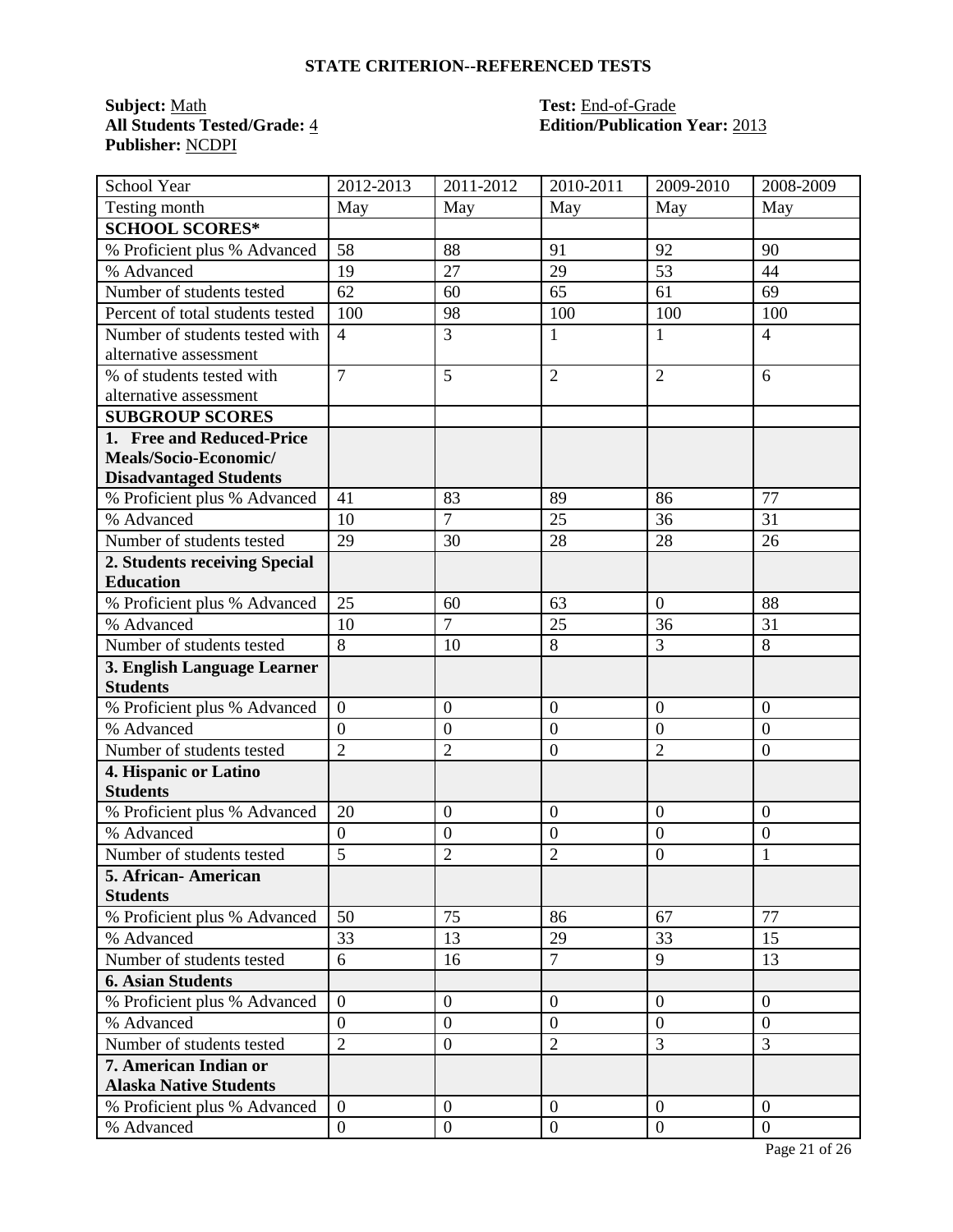| Number of students tested        | $\overline{0}$ | $\theta$       | $\overline{0}$ | $\overline{0}$ | 1              |
|----------------------------------|----------------|----------------|----------------|----------------|----------------|
| 8. Native Hawaiian or other      |                |                |                |                |                |
| <b>Pacific Islander Students</b> |                |                |                |                |                |
| % Proficient plus % Advanced     | $\overline{0}$ | $\overline{0}$ | $\overline{0}$ | $\overline{0}$ | $\Omega$       |
| % Advanced                       | $\Omega$       | $\overline{0}$ | $\Omega$       | $\Omega$       | $\Omega$       |
| Number of students tested        | $\overline{0}$ | $\theta$       | $\overline{0}$ | $\overline{0}$ | $\overline{0}$ |
| 9. White Students                |                |                |                |                |                |
| % Proficient plus % Advanced     | 63             | 93             | 92             | 98             | 94             |
| % Advanced                       | 21             | 35             | 28             | 59             | 49             |
| Number of students tested        | 48             | 40             | 50             | 46             | 48             |
| <b>10. Two or More Races</b>     |                |                |                |                |                |
| identified Students              |                |                |                |                |                |
| % Proficient plus % Advanced     | $\overline{0}$ | $\overline{0}$ | $\overline{0}$ | $\overline{0}$ | $\overline{0}$ |
| % Advanced                       | $\theta$       | $\overline{0}$ | $\overline{0}$ | $\overline{0}$ | $\overline{0}$ |
| Number of students tested        | $\mathbf{1}$   | $\overline{2}$ | $\overline{4}$ | 3              | 3              |
| 11. Other 1: Other 1             |                |                |                |                |                |
| % Proficient plus % Advanced     |                |                |                |                |                |
| % Advanced                       |                |                |                |                |                |
| Number of students tested        |                |                |                |                |                |
| 12. Other 2: Other 2             |                |                |                |                |                |
| % Proficient plus % Advanced     |                |                |                |                |                |
| % Advanced                       |                |                |                |                |                |
| Number of students tested        |                |                |                |                |                |
| 13. Other 3: Other 3             |                |                |                |                |                |
| % Proficient plus % Advanced     |                |                |                |                |                |
| % Advanced                       |                |                |                |                |                |
| Number of students tested        |                |                |                |                |                |

**NOTES:**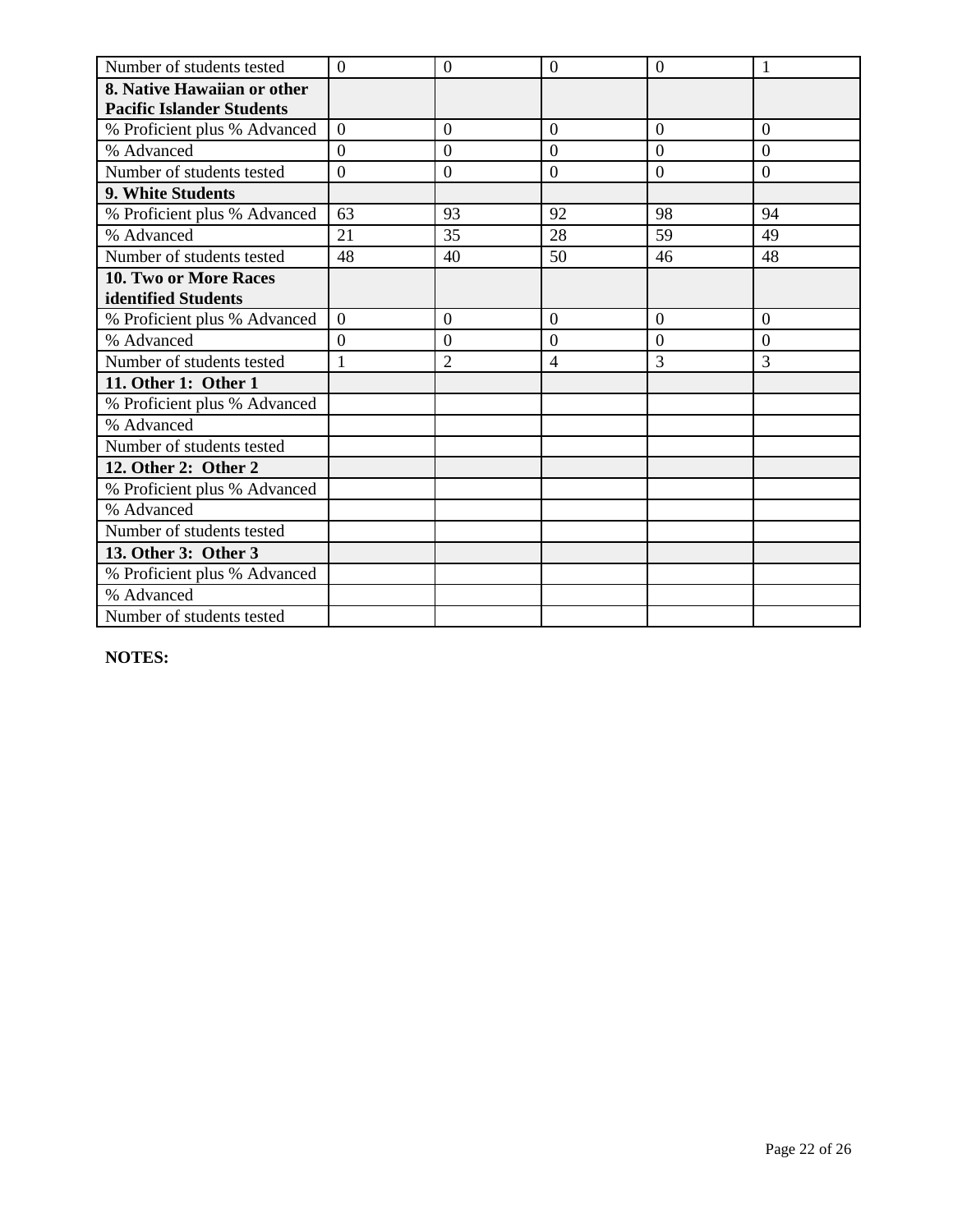# **STATE CRITERION--REFERENCED TESTS**

**Subject:** <u>Reading/ELA</u> **Test:** <u>End-of-Grade</u><br> **All Students Tested/Grade:** <u>3</u> **Call Edition/Publication Publisher:** NCDPI

# **Edition/Publication Year: 2013**

| School Year                      | 2012-2013      | 2011-2012      | 2010-2011      | 2009-2010      | 2008-2009      |
|----------------------------------|----------------|----------------|----------------|----------------|----------------|
| Testing month                    | May            | May            | May            | May            | May            |
| <b>SCHOOL SCORES*</b>            |                |                |                |                |                |
| % Proficient plus % Advanced     | 68             | 77             | 93             | 83             | 87             |
| % Advanced                       | 29             | 32             | 27             | 31             | 44             |
| Number of students tested        | 63             | 66             | 56             | 65             | 62             |
| Percent of total students tested | 100            | 99             | 100            | 100            | 100            |
| Number of students tested with   | $\overline{3}$ | $\overline{2}$ | $\overline{4}$ | $\overline{4}$ | 1              |
| alternative assessment           |                |                |                |                |                |
| % of students tested with        | 5              | 3              | $\overline{7}$ | 6              | $\overline{2}$ |
| alternative assessment           |                |                |                |                |                |
| <b>SUBGROUP SCORES</b>           |                |                |                |                |                |
| 1. Free and Reduced-Price        |                |                |                |                |                |
| Meals/Socio-Economic/            |                |                |                |                |                |
| <b>Disadvantaged Students</b>    |                |                |                |                |                |
| % Proficient plus % Advanced     | 42             | 67             | 89             | 73             | 74             |
| % Advanced                       | 12             | 18             | 11             | 13             | 26             |
| Number of students tested        | 26             | 33             | 28             | 30             | 27             |
| 2. Students receiving Special    |                |                |                |                |                |
| <b>Education</b>                 |                |                |                |                |                |
| % Proficient plus % Advanced     |                | 40             | 78             | 88             | 80             |
| % Advanced                       |                | 10             | $\overline{0}$ | 50             | 40             |
| Number of students tested        | $\overline{4}$ | 10             | 9              | 8              | 5              |
| 3. English Language Learner      |                |                |                |                |                |
| <b>Students</b>                  |                |                |                |                |                |
| % Proficient plus % Advanced     |                |                |                |                |                |
| % Advanced                       |                |                |                |                |                |
| Number of students tested        | $\mathbf{1}$   | 3              | $\mathbf{1}$   | $\overline{3}$ | $\overline{2}$ |
| 4. Hispanic or Latino            |                |                |                |                |                |
| <b>Students</b>                  |                |                |                |                |                |
| % Proficient plus % Advanced     |                | 60             |                |                |                |
| % Advanced                       |                | 20             |                |                |                |
| Number of students tested        | 3              | 5              | $\overline{2}$ | $\overline{2}$ |                |
| 5. African-American              |                |                |                |                |                |
| <b>Students</b>                  |                |                |                |                |                |
| % Proficient plus % Advanced     | 20             | 63             | 92             | 71             | 44             |
| % Advanced                       | 20             | 13             | 8              | 14             | $\overline{0}$ |
| Number of students tested        | $\overline{5}$ | 8              | 13             | $\overline{7}$ | 9              |
| <b>6. Asian Students</b>         |                |                |                |                |                |
| % Proficient plus % Advanced     |                |                |                |                |                |
| % Advanced                       |                |                |                |                |                |
| Number of students tested        | $\mathbf{1}$   | $\overline{2}$ |                | $\overline{2}$ | 3              |
| 7. American Indian or            |                |                |                |                |                |
| <b>Alaska Native Students</b>    |                |                |                |                |                |
| % Proficient plus % Advanced     |                |                |                |                |                |
| % Advanced                       |                |                |                |                |                |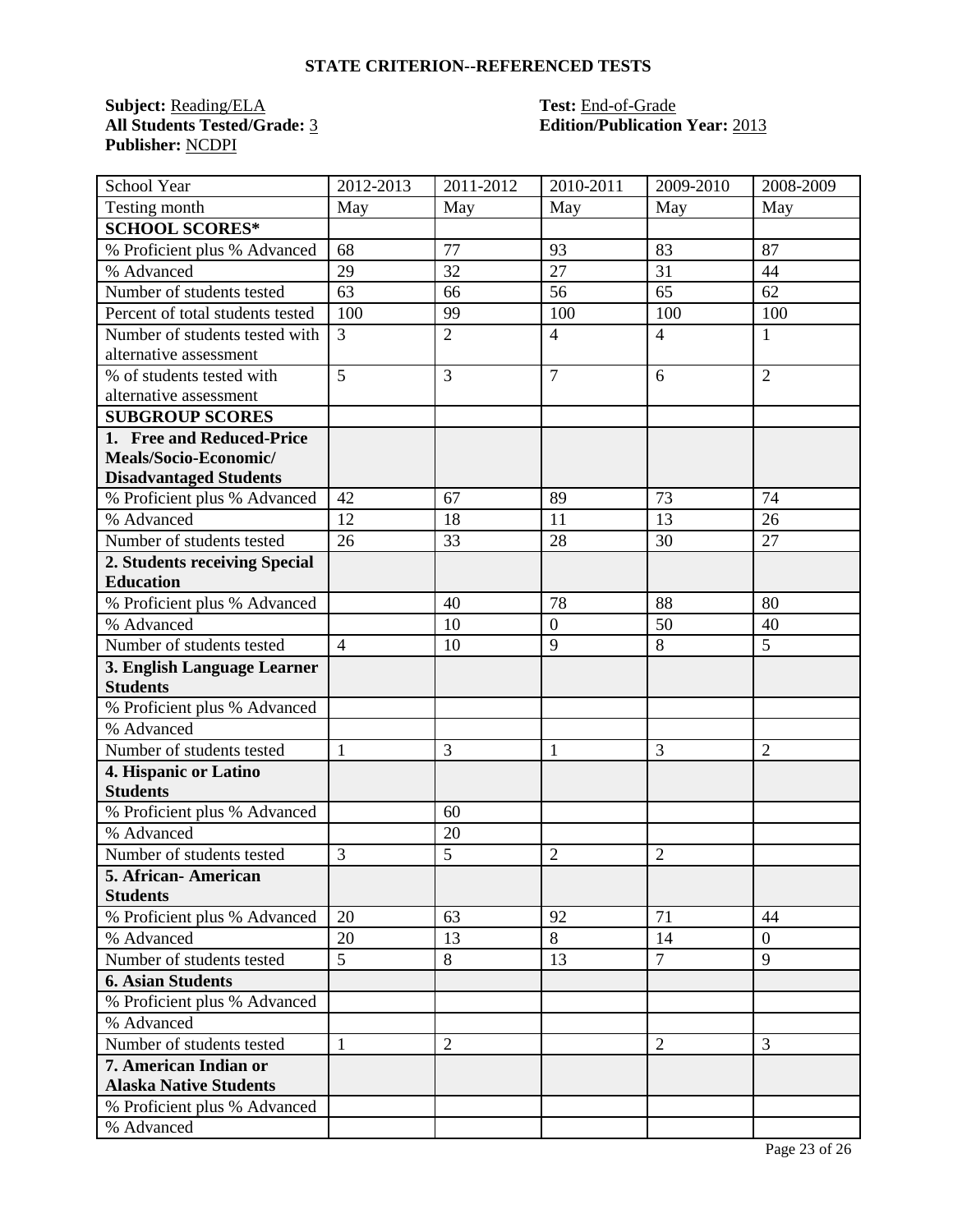| Number of students tested        |                |    |    |                |    |
|----------------------------------|----------------|----|----|----------------|----|
| 8. Native Hawaiian or other      |                |    |    |                |    |
| <b>Pacific Islander Students</b> |                |    |    |                |    |
| % Proficient plus % Advanced     |                |    |    |                |    |
| % Advanced                       |                |    |    |                |    |
| Number of students tested        |                |    |    |                |    |
| 9. White Students                |                |    |    |                |    |
| % Proficient plus % Advanced     | 75             | 82 | 95 | 90             | 96 |
| % Advanced                       | 29             | 38 | 35 | 36             | 53 |
| Number of students tested        | 52             | 50 | 40 | 50             | 45 |
| <b>10. Two or More Races</b>     |                |    |    |                |    |
| identified Students              |                |    |    |                |    |
| % Proficient plus % Advanced     |                |    |    |                | 80 |
| % Advanced                       |                |    |    |                | 40 |
| Number of students tested        | $\overline{2}$ | 1  | 1  | $\overline{4}$ | 5  |
| 11. Other 1: Other 1             |                |    |    |                |    |
| % Proficient plus % Advanced     |                |    |    |                |    |
| % Advanced                       |                |    |    |                |    |
| Number of students tested        |                |    |    |                |    |
| 12. Other 2: Other 2             |                |    |    |                |    |
| % Proficient plus % Advanced     |                |    |    |                |    |
| % Advanced                       |                |    |    |                |    |
| Number of students tested        |                |    |    |                |    |
| 13. Other 3: Other 3             |                |    |    |                |    |
| % Proficient plus % Advanced     |                |    |    |                |    |
| % Advanced                       |                |    |    |                |    |
| Number of students tested        |                |    |    |                |    |

**NOTES:**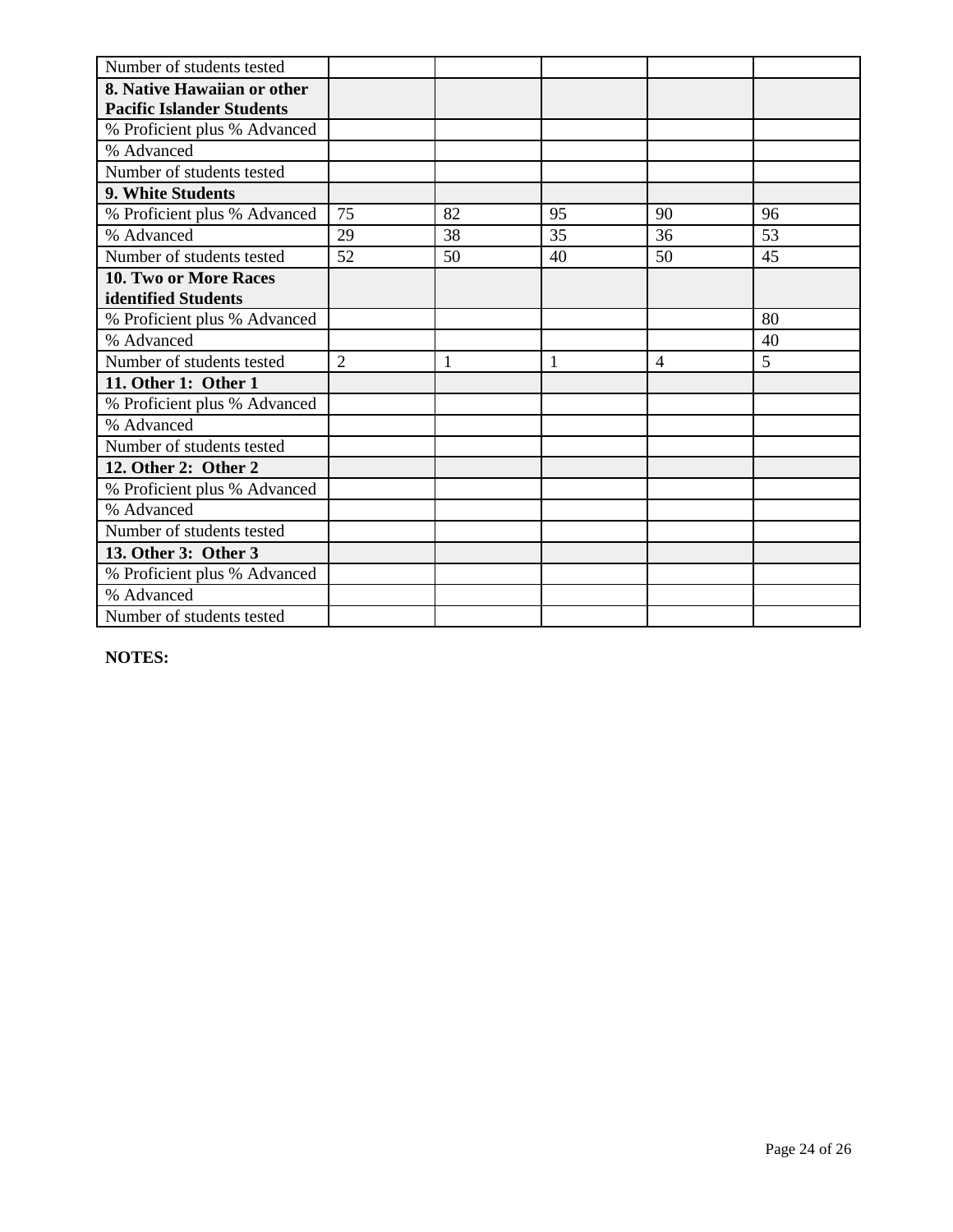# **STATE CRITERION--REFERENCED TESTS**

**Subject:** <u>Reading/ELA</u> **Test:** <u>End-of-Grade</u><br> **All Students Tested/Grade:** 4 **Edition/Publication Publisher:** NCDPI

# **All Students Tested/Grade:** 4 **Edition/Publication Year:** 2013

| School Year                      | 2012-2013        | 2011-2012        | 2010-2011      | 2009-2010        | 2008-2009      |
|----------------------------------|------------------|------------------|----------------|------------------|----------------|
| Testing month                    | May              | May              | May            | May              | May            |
| <b>SCHOOL SCORES*</b>            |                  |                  |                |                  |                |
| % Proficient plus % Advanced     | 55               | 77               | 89             | 97               | 86             |
| % Advanced                       | 5                | 25               | 28             | 36               | 33             |
| Number of students tested        | 62               | 60               | 65             | 61               | 69             |
| Percent of total students tested | 100              | 98               | 100            | 100              | 100            |
| Number of students tested with   | $\overline{4}$   | $\overline{7}$   | $\overline{2}$ | $\overline{0}$   | 5              |
| alternative assessment           |                  |                  |                |                  |                |
| % of students tested with        | $\overline{7}$   | 12               | $\overline{3}$ | $\overline{0}$   | $\overline{7}$ |
| alternative assessment           |                  |                  |                |                  |                |
| <b>SUBGROUP SCORES</b>           |                  |                  |                |                  |                |
| 1. Free and Reduced-Price        |                  |                  |                |                  |                |
| Meals/Socio-Economic/            |                  |                  |                |                  |                |
| <b>Disadvantaged Students</b>    |                  |                  |                |                  |                |
| % Proficient plus % Advanced     | 41               | 63               | 86             | 96               | 73             |
| % Advanced                       | $\overline{3}$   | 10               | 25             | 21               | 31             |
| Number of students tested        | 29               | 30               | 28             | 28               | 26             |
| 2. Students receiving Special    |                  |                  |                |                  |                |
| <b>Education</b>                 |                  |                  |                |                  |                |
| % Proficient plus % Advanced     | 13               | 50               | 50             | $\overline{0}$   | 88             |
| % Advanced                       | $\boldsymbol{0}$ | 10               | 13             | $\boldsymbol{0}$ | 25             |
| Number of students tested        | $\overline{8}$   | 10               | 8              | $\overline{3}$   | 8              |
| 3. English Language Learner      |                  |                  |                |                  |                |
| <b>Students</b>                  |                  |                  |                |                  |                |
| % Proficient plus % Advanced     | $\overline{0}$   | $\boldsymbol{0}$ | $\overline{0}$ | $\overline{0}$   | $\overline{0}$ |
| % Advanced                       | $\overline{0}$   | $\boldsymbol{0}$ | $\overline{0}$ | $\overline{0}$   | $\mathbf{0}$   |
| Number of students tested        | $\overline{2}$   | $\overline{2}$   | $\mathbf{0}$   | $\overline{2}$   | $\overline{0}$ |
| 4. Hispanic or Latino            |                  |                  |                |                  |                |
| <b>Students</b>                  |                  |                  |                |                  |                |
| % Proficient plus % Advanced     | $\boldsymbol{0}$ | $\boldsymbol{0}$ | $\overline{0}$ | $\overline{0}$   | $\overline{0}$ |
| % Advanced                       | $\overline{0}$   | $\mathbf{0}$     | $\overline{0}$ | $\boldsymbol{0}$ | $\mathbf{0}$   |
| Number of students tested        | 5                | $\overline{2}$   | $\overline{2}$ | $\overline{0}$   | 1              |
| 5. African-American              |                  |                  |                |                  |                |
| <b>Students</b>                  |                  |                  |                |                  |                |
| % Proficient plus % Advanced     | 50               | 56               | 86             | 89               | 62             |
| % Advanced                       | $\overline{0}$   | 31               | 29             | $\theta$         | 15             |
| Number of students tested        | $\overline{6}$   | 8                | $\overline{7}$ | 9                | 13             |
| <b>6. Asian Students</b>         |                  |                  |                |                  |                |
| % Proficient plus % Advanced     | $\boldsymbol{0}$ | $\boldsymbol{0}$ | $\mathbf{0}$   | $\overline{0}$   | $\overline{0}$ |
| % Advanced                       | $\overline{0}$   | $\overline{0}$   | $\overline{0}$ | $\overline{0}$   | $\overline{0}$ |
| Number of students tested        | $\overline{2}$   | $\boldsymbol{0}$ | $\overline{2}$ | $\overline{3}$   | 3              |
| 7. American Indian or            |                  |                  |                |                  |                |
| <b>Alaska Native Students</b>    |                  |                  |                |                  |                |
| % Proficient plus % Advanced     | $\overline{0}$   | $\overline{0}$   | $\mathbf{0}$   | $\theta$         | $\overline{0}$ |
| % Advanced                       | $\boldsymbol{0}$ | $\boldsymbol{0}$ | $\mathbf{0}$   | $\overline{0}$   | $\mathbf{0}$   |